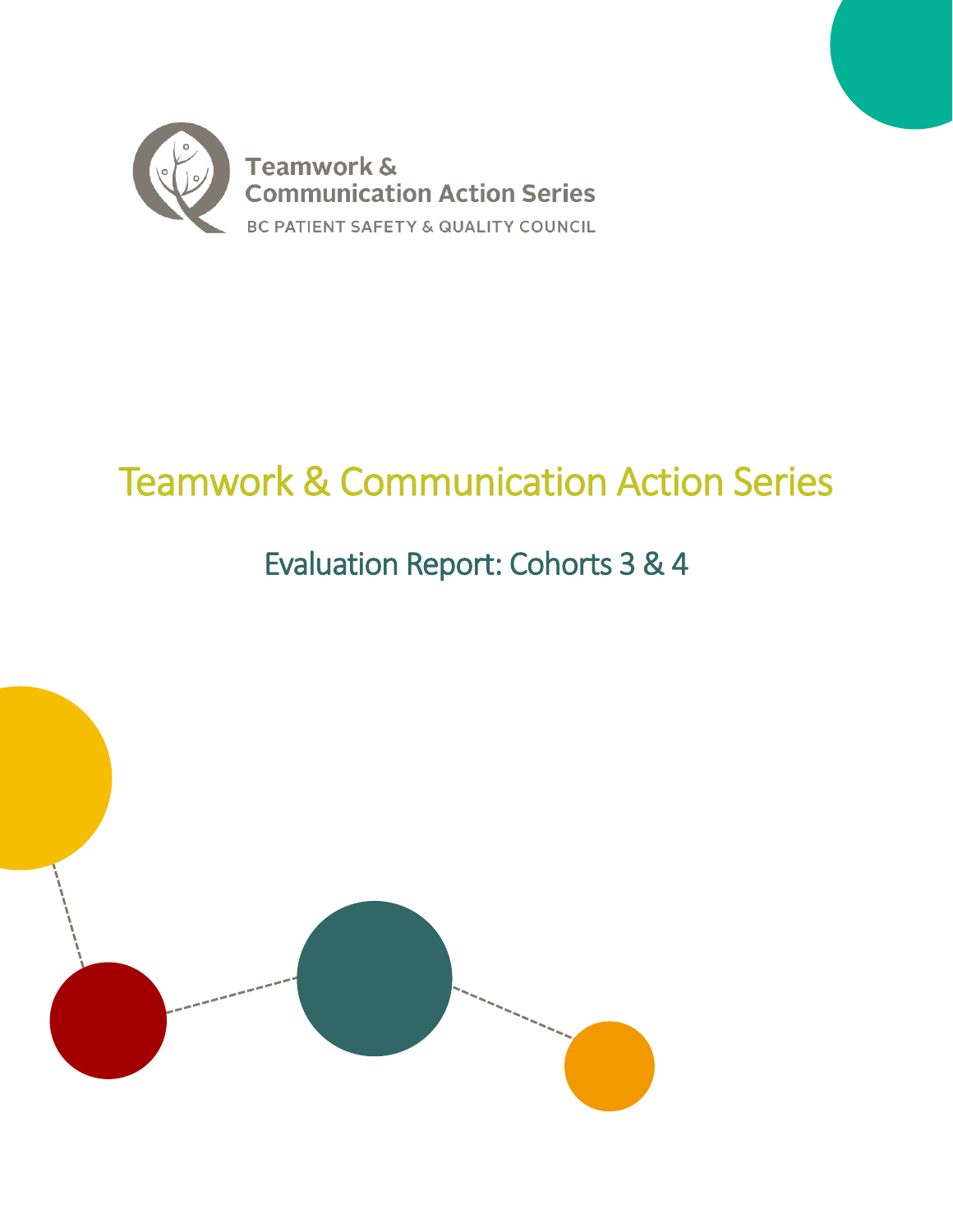# <span id="page-1-0"></span>Acknowledgement

We acknowledge that our Vancouver office is located on land which is the unceded territory of the Coast Salish peoples, including the territories of the xʷməθkʷəy̓əm (Musqueam), Skwxwú7mesh (Squamish), and səlilwəta?ł (Tsleil-Waututh) Nations, with staff and support from many communities across what is known today as British Columbia.

# The BC Patient Safety & Quality Council

Our work leads to better health care for British Columbians.

We deliver the latest knowledge from home and abroad to champion and support high-quality care for every person in our province. This system-wide impact requires creativity and innovative thinking, which we combine with evidence-informed strategies to shift culture, improve clinical practice and accelerate our partners' improvement efforts.

We also understand that meaningful change comes from working together. We are uniquely positioned to build strong partnerships with patients, care providers, health leaders, policymakers, senior executives, academics and others. These connections enable us to nurture networks, recognize the needs of our health care system and build capacity where it is needed the most.

If you want to improve BC's health care system, visit **[BCPSQC.ca](http://www.bcpsqc.ca/)** to access programs and resources that can help you start today.

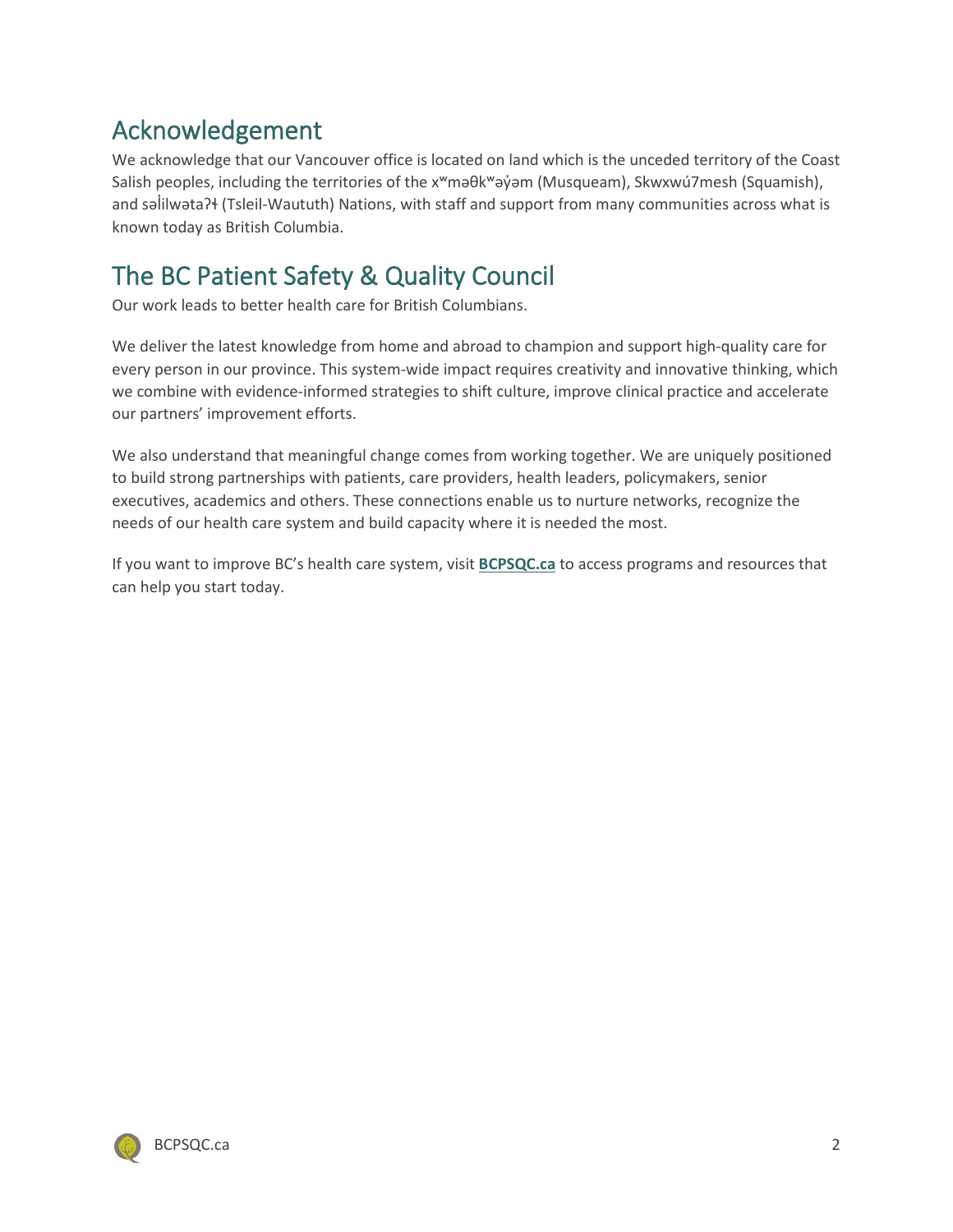# <span id="page-2-0"></span>Summary: Cohort 3

"[The Action Series] is a collective learning experience. If we are going to make meaningful change then many must engage personally and collectively. It was lovely to see how many people want to be part of this discussion with the hope of shifting behaviour." - Action Series Participant

12 months after the Action Series, more than 86% of respondents said that:

- $\checkmark$  The Action Series improved their skills and knowledge on how to foster positive teamwork and communication.
- $\checkmark$  They applied the skills and knowledge learned during the Action Series.



As a result of participating in the Action Series, respondents reported positive change in:



# <span id="page-2-1"></span>Summary: Cohort 4

Following the Action Series, respondents indicated they achieved:

- $\checkmark$  More awareness of gaps and weaknesses in their teamwork and communication identified and hope for movement towards change and growth.
- $\checkmark$  Tools for future use as teams grow and expand.
- $\checkmark$  Valuable knowledge of the resources available.
- $\checkmark$  Stronger connections.
- $\checkmark$  Less triangulation as team members felt safer to talk directly with who they need to.
- $\checkmark$  Better communication with tools to support.

**PARTICIPANTS** 

As a result of participating in the **Action Series, respondents reported** positive outcomes:



"The education components were great. I appreciate sharing this information on workplace culture, communication, conflict, teamwork, authentic leadership, etc. with the other teams that I participate on. This is one of the most useful education series that I have ever attended. Most education - I have plans to use, but this one I am incorporating into all I do. Great job and thank you!" - Action Series Participant

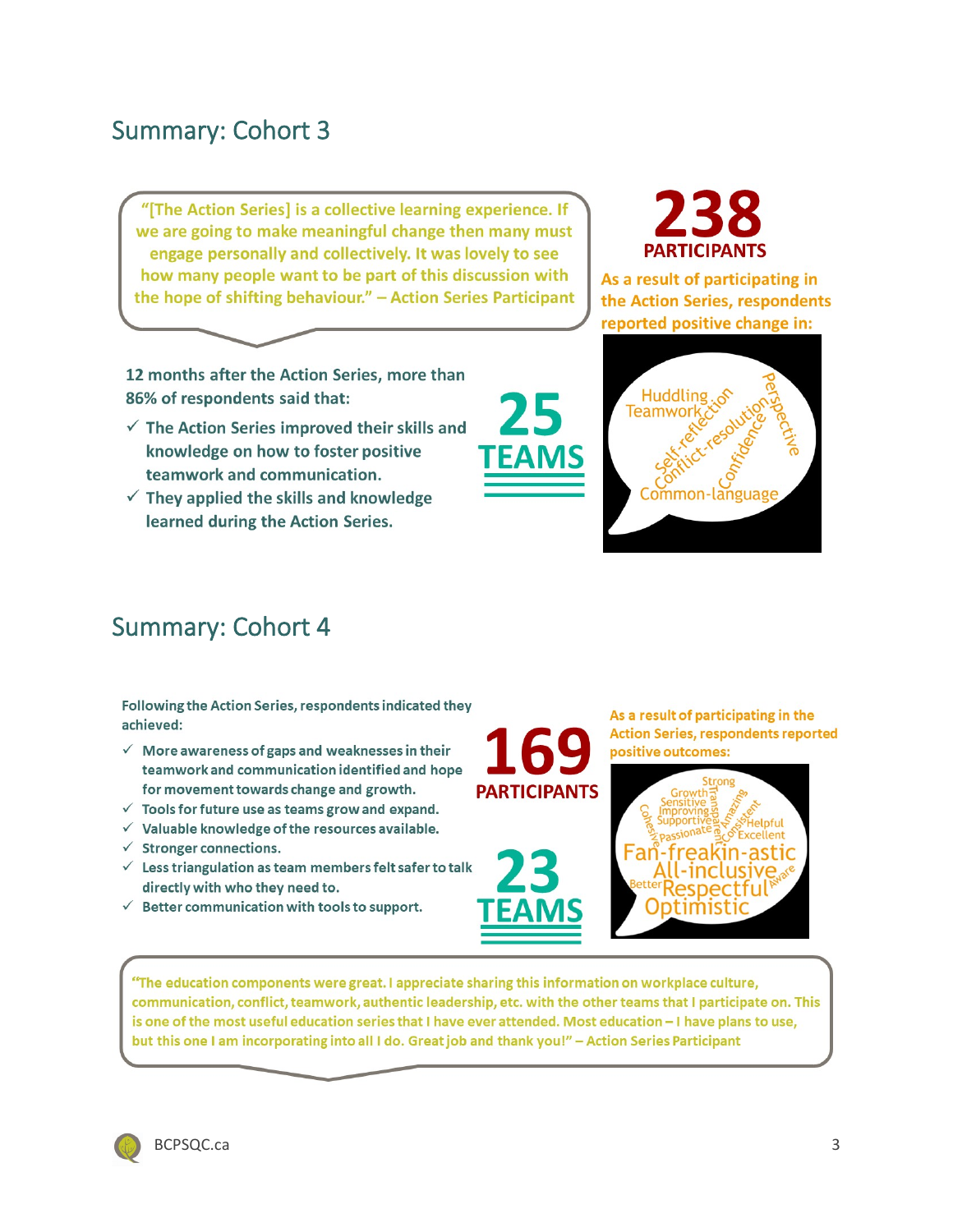# <span id="page-3-0"></span>**Contents**

| Acknowledgement                                            | $\overline{2}$ |
|------------------------------------------------------------|----------------|
| Summary: Cohort 3                                          | 3              |
| Summary: Cohort 4                                          | 3              |
| Contents                                                   | 4              |
| <b>OVERVIEW</b>                                            | 5              |
| Introduction                                               | 5              |
| <b>Action Series Structure</b>                             | 5              |
| Cohort 4 Roadmap                                           | 7              |
| Purpose of the Evaluation Report                           | $\overline{7}$ |
| Data Sources for the Evaluation                            | 8              |
| <b>EVALUATION RESULTS</b>                                  | 9              |
| <b>Learning Sessions</b>                                   | 9              |
| Participant Feedback                                       | 10             |
| <b>Key Learnings</b>                                       | 11             |
| <b>Coaching Sessions</b>                                   | 12             |
| Participant Feedback                                       | 13             |
| <b>Key Learnings</b>                                       | 13             |
| <b>Action Period Work</b>                                  | 14             |
| Overall Impact                                             | 16             |
| <b>What Participants Said</b>                              | 19             |
| Overall Key Learnings for Cohort 3                         | 20             |
| Learnings from COVID-19 - Cohort 3                         | 21             |
| Overall Key Learnings for Cohort 4                         | 21             |
| <b>REFERENCES</b>                                          | 22             |
| <b>APPENDICES</b>                                          | 23             |
| Appendix A: List of Participating Organizations - Cohort 3 | 23             |
| Appendix B: List of Participating Organizations - Cohort 4 | 25             |
| Appendix C: Area of Care                                   | 27             |
| Appendix D: Reasons for Participating                      | 28             |

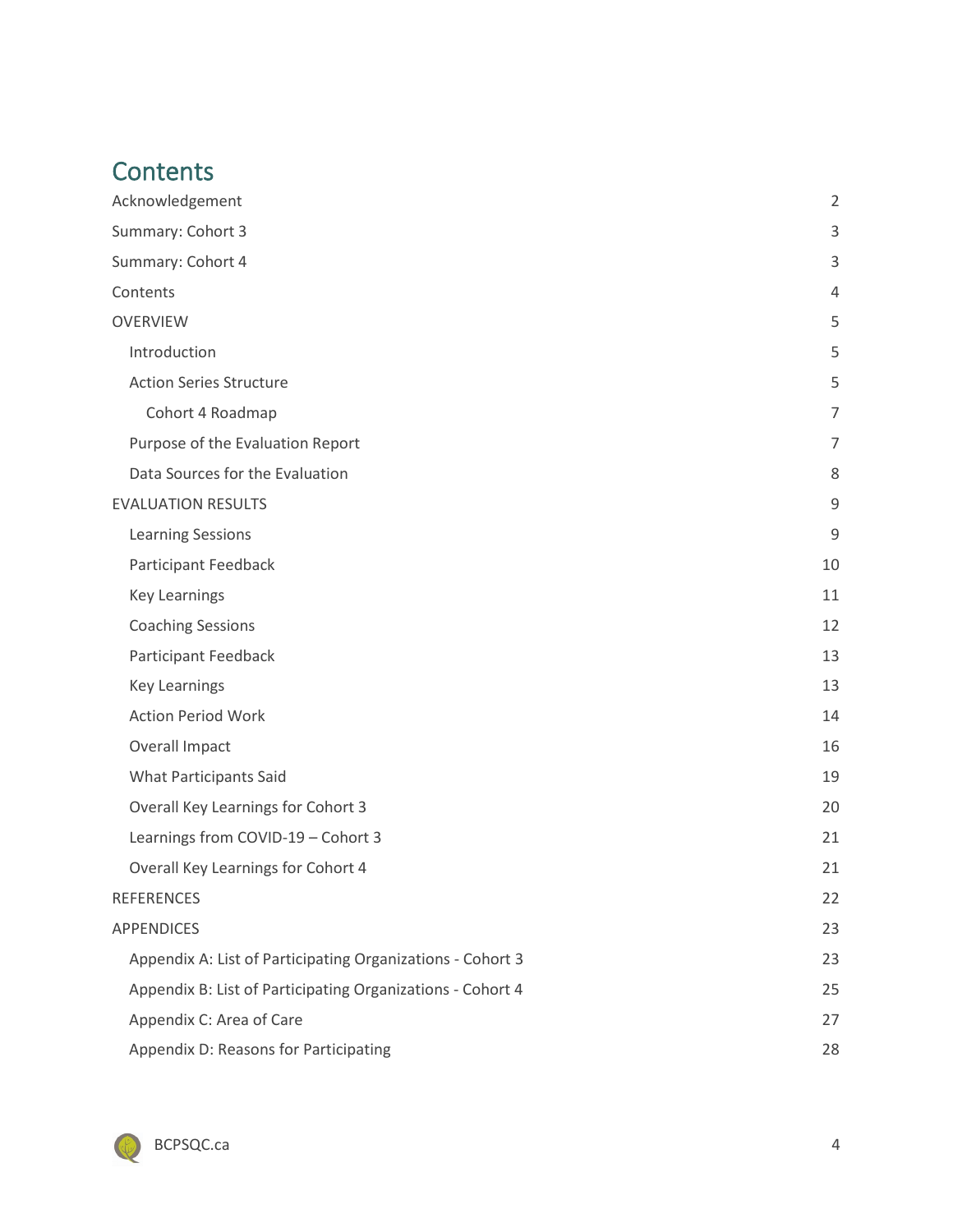# <span id="page-4-0"></span>**OVERVIEW**

### <span id="page-4-1"></span>Introduction

Although technical skills are ingrained as vital elements of health care delivery, $1$  there is a growing body of evidence that highlights the importance of non-technical skills in influencing the outcomes of patient care and improving safety in the workplace. [1-4] Non-technical skills are defined as the social, personal and cognitive skills required for functioning in complex work environments such as health care. These skills include situation awareness, decision making, communication, teamwork and leadership – all elements of team culture. [1-2]

The pursuit of a healthy workplace, organizational culture, better patient safety and higher-quality care is continuous. [1-4] A systematic review confirmed a positive association between workplace and organizational culture and clinical and system-level patient outcomes across a variety of health care settings and countries. [3] This includes benefits such as reduced work-related conflict and stress, increased understanding of different communication methods and styles, reduced workplace bullying, improved job satisfaction and perceptions of workplace conditions. [3-5]

In response to ongoing requests from teams in British Columbia's health care system, the BC Patient Safety & Quality Council launched the third and fourth cohorts of its Teamwork & Communication Action Series in March 2019 and October 2020, respectively. The program introduces teams to behaviours required for effective teamwork and communication along the continuum of care. Nontechnical skills such as how we communicate, how we respond to the environment around us and how we work together in a team are crucial for achieving high-quality patient care.

The third Action Series was a 13-week series and the fourth cohort ran for 15 weeks. Both series were improved following feedback and lessons learned from previous cohorts and offered interactive learning sessions, coaching sessions and action periods supported with an activity guide for individuals and teams to apply their learning.

### <span id="page-4-2"></span>Action Series Structure

Cohort 1 of the Action Series was launched in February 2017 and 50 teams participated. The next year, cohort 2 was launched in January 2018 with 38 teams qualifying to participate. Learnings from the first two Action Series was leveraged before issuing the calls to action for cohort 3 in January 2019 and cohort 4 in August 2020.

Teams who applied for the third and fourth cohorts of the Action Series needed to demonstrate leadership support as well as a commitment to engage in sessions and activities. They signed up for five one-hour learning sessions that were complemented by activities designed to reinforce what they learned.

Twenty-five teams with 238 individuals participated in cohort 3 and 23 teams with 169 individuals participated in cohort 4. There was team representation from across the province and all health authorities, the Ministry of Health, Divisions of Family Practice and Doctors of BC. See Appendix A for a full list of participating teams in cohorts 3 and 4.

<sup>1</sup> Technical skills include skills needed to use a machine or perform an operation, for example. These are often referred to as "hard skills."

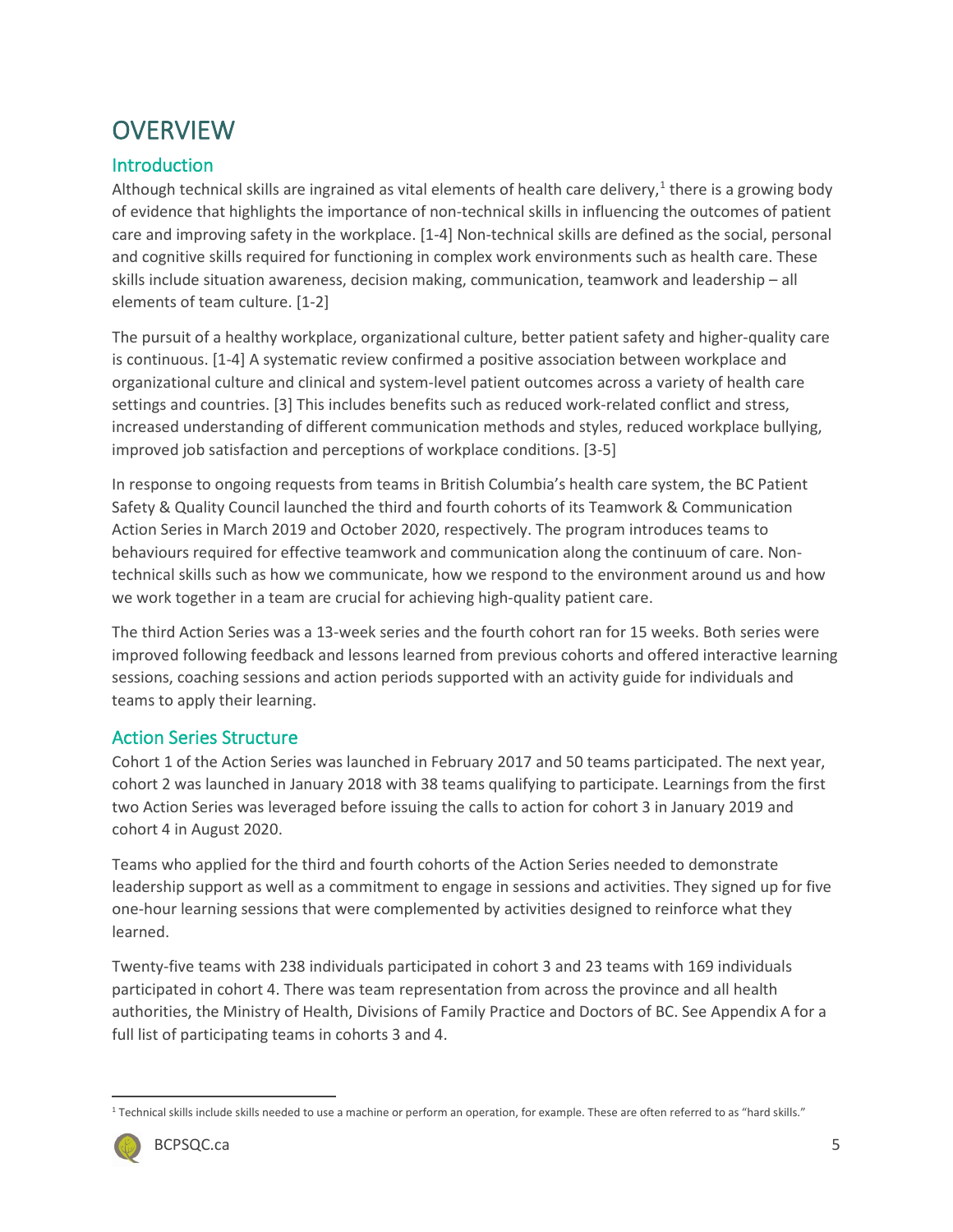

*Other includes Doctors of BC, Divisions of Family Practice, Bayshore Home Health and BC Patient Safety & Quality Council.*



*Other includes Divisions of Family Practice, OSNS Child & Youth Development Centre and Yukon-Home & Community Care.*

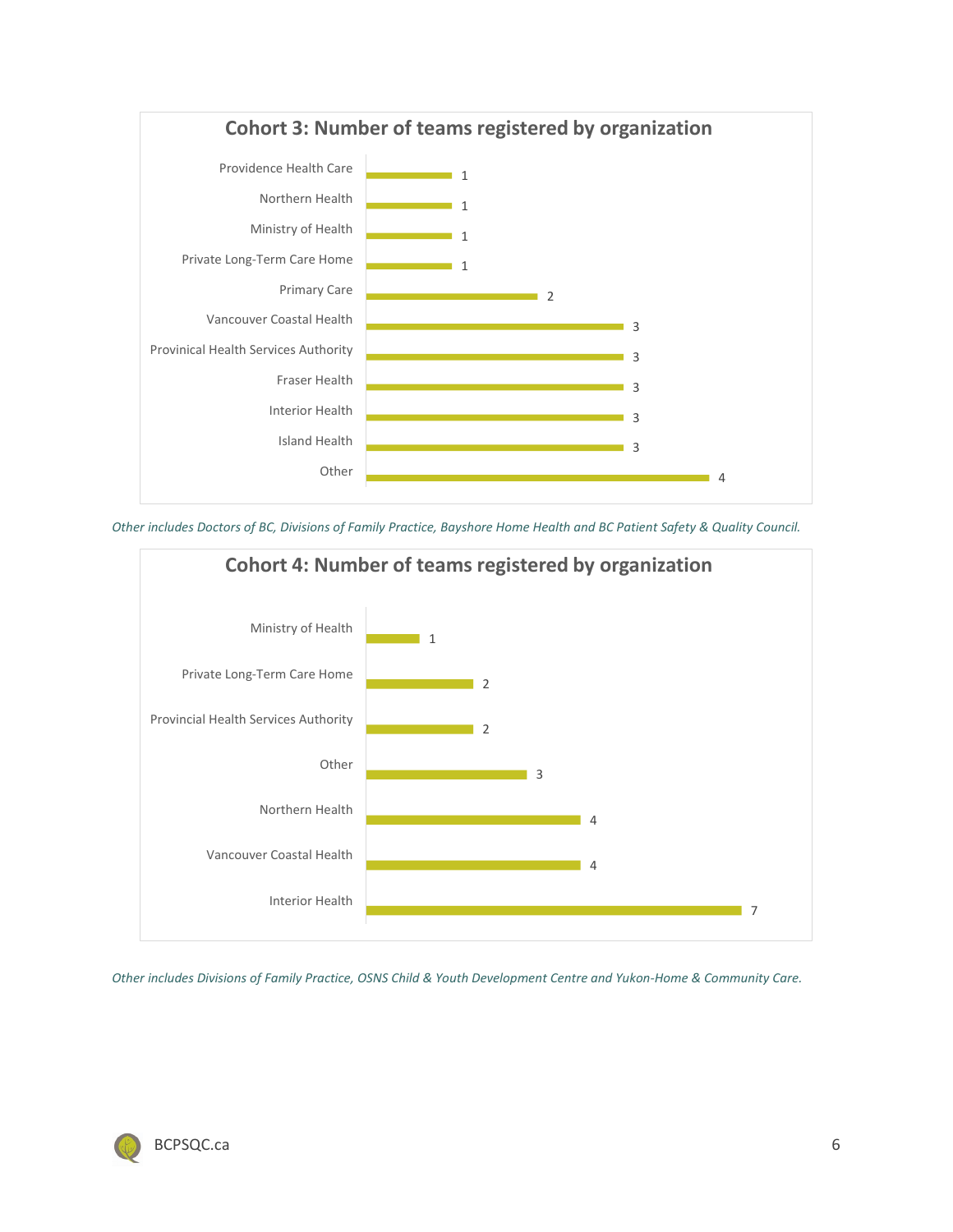The Action Series began with covering the foundations of teamwork and communication followed by a deep dive into unstructured and structured communication. Effectively navigating conflict as well as fostering trust and leadership concluded the Action Series.



### <span id="page-6-0"></span>Cohort 4 Roadmap

Teams had a two-week action period after each learning session to apply and practice their new knowledge. To earn a certificate of completion, they were required to attend each learning session as well as complete and submit homework from each action period. Teams received feedback from the Action Series facilitators on their homework submissions to support their learning.

To further aid the application of learning, optional coaching sessions were offered during action periods. Teams were encouraged to submit questions or challenges in advance of the coaching sessions. An organizational development consultant joined these sessions to offer expert advice and coaching. Many teams shared similar challenges and the coaching sessions provided ideas, tools, techniques and shared learnings on how to effectively address issues and reinforce content from the learning sessions and action period homework.

### <span id="page-6-1"></span>Purpose of the Evaluation Report

The purpose of this evaluation is to examine participant feedback as well as changes in participants' knowledge and behaviours related to teamwork and communication. Where possible, it also compares outcomes across all four cohorts of the Action Series. This evaluation report does not seek to measure the direct impact of the Action Series on patient outcomes. However, existing literature provides evidence that improving teamwork and communication will likely improve patient outcomes. [3]

This evaluation strives to learn from the following questions:

- 1. What was the engagement level of teams in the Action Series?
- 2. Did participants gain new knowledge related to teamwork, communication, building trust and navigating conflict?
- 3. What immediate- and medium-term impact did the Action Series have on the way participants worked as a team, communicated, built trust and navigated conflict?

<span id="page-6-2"></span>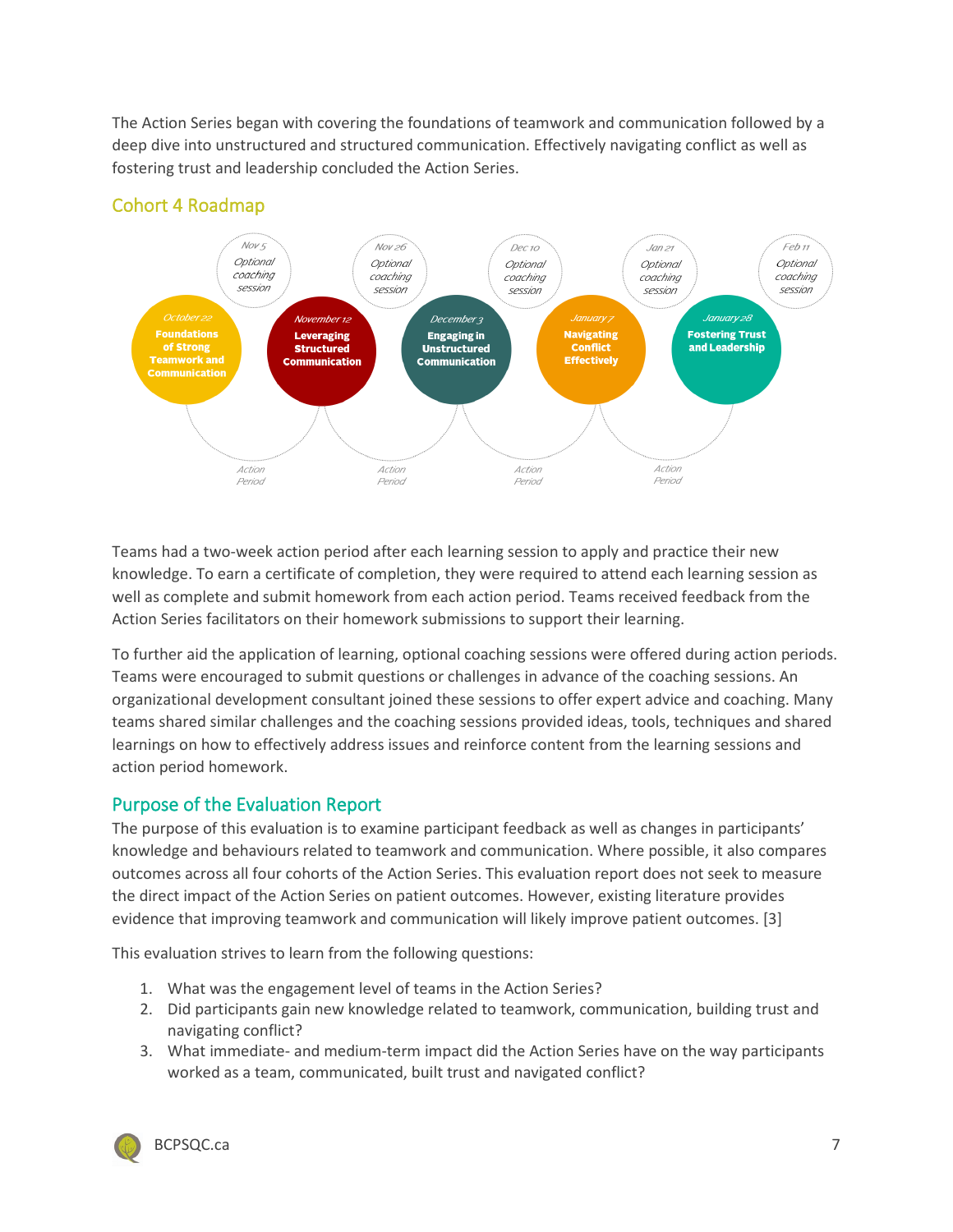4. What changes could be made to the structure of the Action Series that would improve its impact in the future?

#### <span id="page-7-0"></span>Data Sources for the Evaluation

The following sources informed the data analysis for cohort 3:

- 1. **Needs assessment:** completed when a team signed up for the Action Series;
- 2. **Webinar evaluation surveys:** sent to participants at the end of every webinar (both learning and coaching webinars); and
- 3. **Follow-up evaluation surveys:** sent to every participant immediately after the Action Series ended and one year after completing the Action Series. Follow-up surveys were specifically designed to better understand the long-term impact the Action Series had on the participating teams.

Data comparison occurred across all three cohorts of the Action Series.

The data used for this evaluation offers valuable information about cohort 3 of the Teamwork & Communication Action Series, but it does have some limitations. Due to internal capacity and redirection of Council resources to support the health care system's response to the COVID-19 pandemic, the three-month survey was not completed and the six-month survey was delayed until 12 months after the final webinar.

The following sources informed the data analysis for cohort 4:

- 1. **Pre-assessment:** completed when a team registered for the Action Series;
- 2. **Module evaluation surveys:** sent to participants at the end of every module (includes questions from learning session, coaching session and action period work); and
- 3. **Team assessments:** sent to every participant mid-Action Series, immediately after the Action Series ended and six months after completing the Action Series. Follow-up team assessments were specifically designed to better understand the short- and medium-term impact the Action Series had on the participating teams.

Data comparison occurred across all four Cohorts of the Action Series.

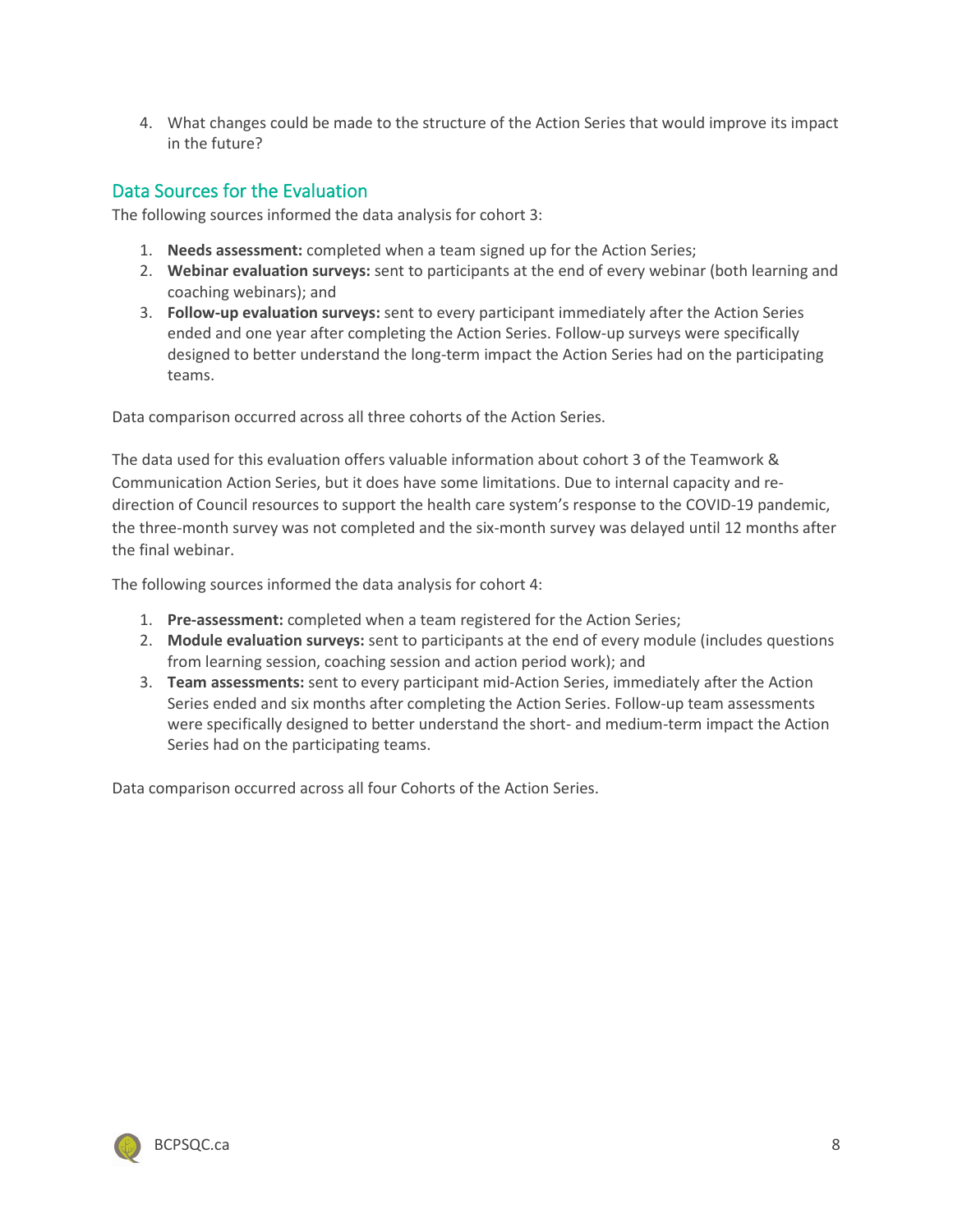# <span id="page-8-0"></span>EVALUATION RESULTS

Four components of the Action Series were evaluated for this report. Each component is presented individually and concludes with the overall impact and lessons learned.

- Learning Sessions
- Coaching Sessions
- Action Periods
- Overall Impact

For cohort 3, participants were surveyed at the end of every learning session and coaching session, and for cohort 4, participants were surveyed at the end of every module. The survey for each module included questions about the learning session, coaching session and action period homework. This change was made to help reduce survey fatigue for participants.

#### <span id="page-8-1"></span>Learning Sessions

The five interactive learning sessions taught new skills and techniques for participants to practice and hardwire into their everyday work.



*\*This number represents the number of times the recording of each learning session was viewed from March 1 – June 30, 2019.* 

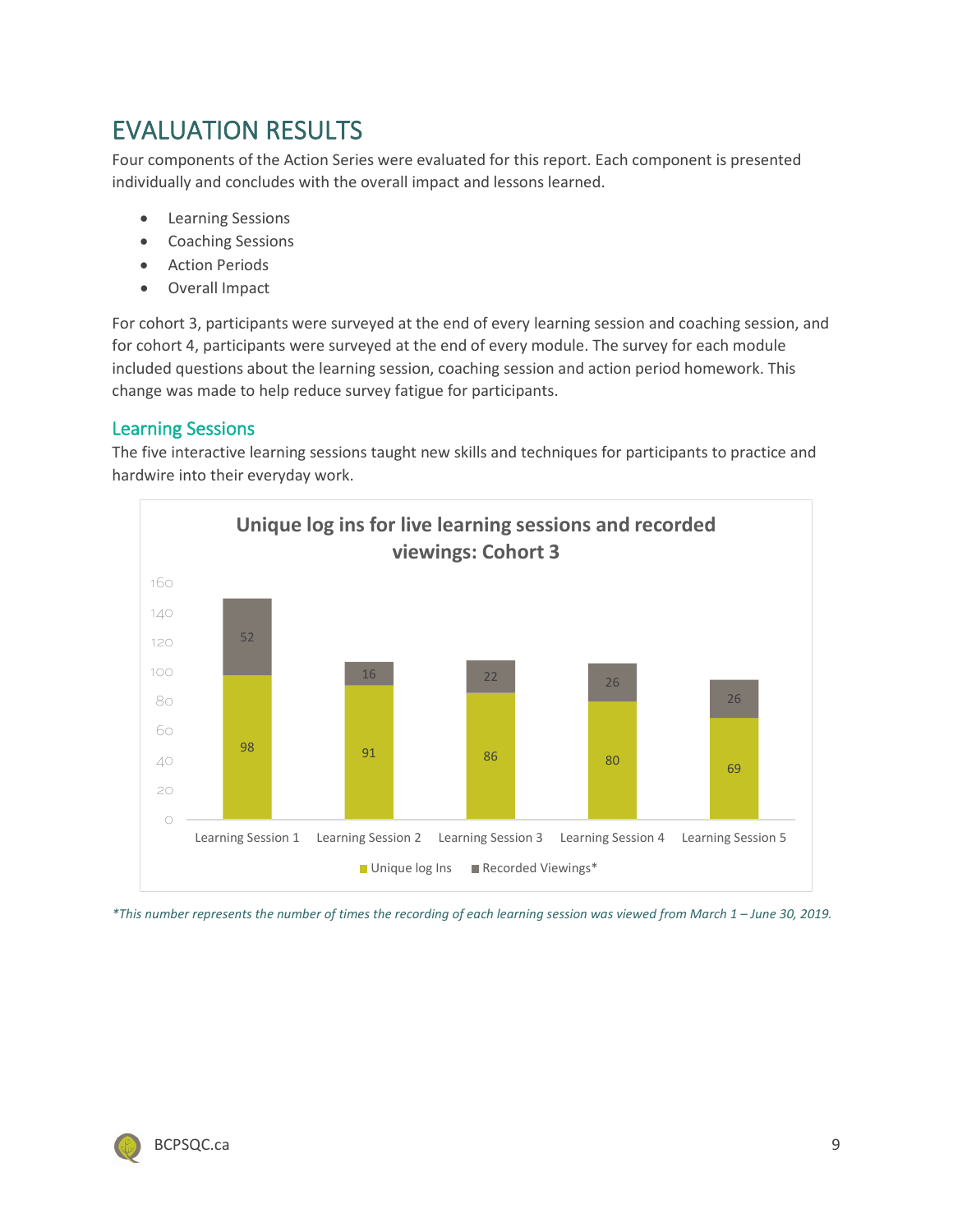

*\*This number represents the number of times the recording of each learning session was viewed from October 2020 – February 2021.* 

Teams had the option of logging in individually or as a team; a password-protected recording was available for those unable to attend. Given that teams could log in to the learning sessions together, the data indicates the number of unique log ins, not exact number of participants.

Historically, the first session of the series always attracts the largest number of unique log ins and recorded viewings. It is typical for a few teams to withdraw from the Action Series after the first learning session due to capacity restraints, which accounts for the slight drop in attendance from learning session 1 to learning session 2. Overall, the total number of unique log ins and recorded viewings stayed consistent with a slight drop in the last session. Participants' availabilities vary so the option to join the learning session live or watch a recording helps keep participation rates from dropping over the course of the series.

### <span id="page-9-0"></span>Participant Feedback

For cohort 3, over the course of all five learning sessions, 225 surveys were submitted and indicated positive results overall. And for cohort 4, over the course of all five modules, 234 surveys were submitted and also indicated positive results overall.

On average, and for all five of the cohort 3 learning sessions, 90% of the participants agreed that the content was appropriate for their needs and for Cohort 4, 91% of the participants agreed the content was appropriate for their needs.

*"I like the fact it puts into words what I know to be true and important for a healthy team culture. It is a great way to acknowledge trust issues we have and that it's important to tackle them in order to have a positive work environment." (Cohort 4 participant)*

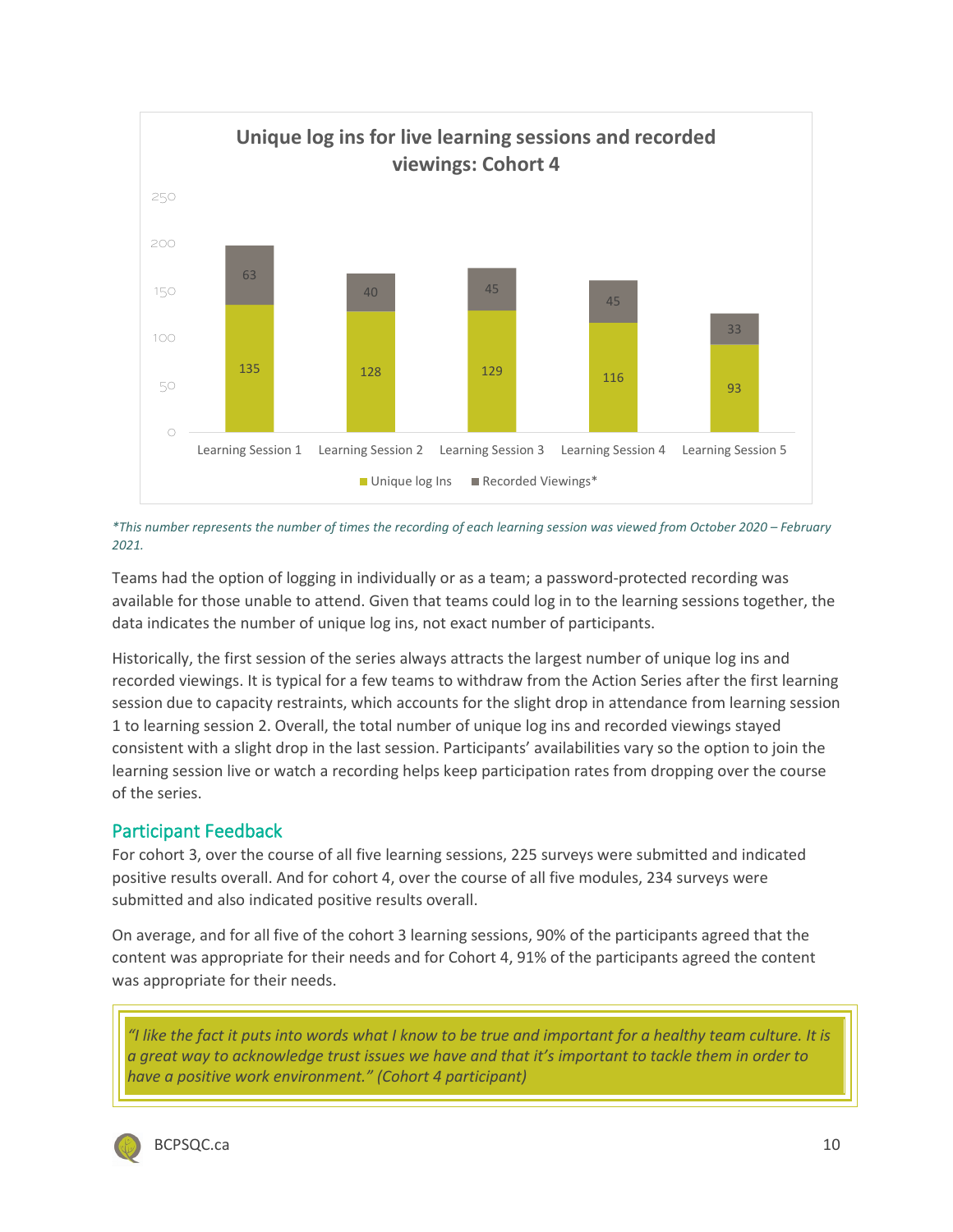As well, over the first three cohorts of the Action Series, an average of 85% of participants strongly agreed or agreed in recommending the learning sessions to a colleague.



In the fourth cohort, participants were surveyed after each module; 85% of participants strongly agreed or agreed in recommending the modules to a colleague.

Open-ended survey questions were also asked after each session in cohort 3 and 4 to solicit feedback on what ideas resonated most with participants, what they liked best and what could have made the session better. Participants highlighted the value of:

- Highly participatory sessions with different engagement activities, especially sharing ideas on a whiteboard and in virtual breakout rooms for interactive conversations and debriefs.
- Tools and strategies that can immediately be applied at work, as well as the opportunity to listen to real-life scenarios and work through case studies to self-reflect, practice tools and develop new skills through role playing.
- Periodic check-ins to confirm that the amount and pace of information is working for the whole group.

#### <span id="page-10-0"></span>Key Learnings

Survey feedback from participants indicated opportunities for improvement in the following areas:

- Space out sessions to ensure that participants have enough time to apply what is being learned.
- Build upon previous concepts to support participants to integrate new information.
- Allocate more time for fewer topics to have a greater impact on learning and more time for interactivity.
- Provide reading material at least a week in advance for participants to prepare.
- Summarize key takeaways after each session for participants to refer to.
- Provide examples of how teams do their action period work.

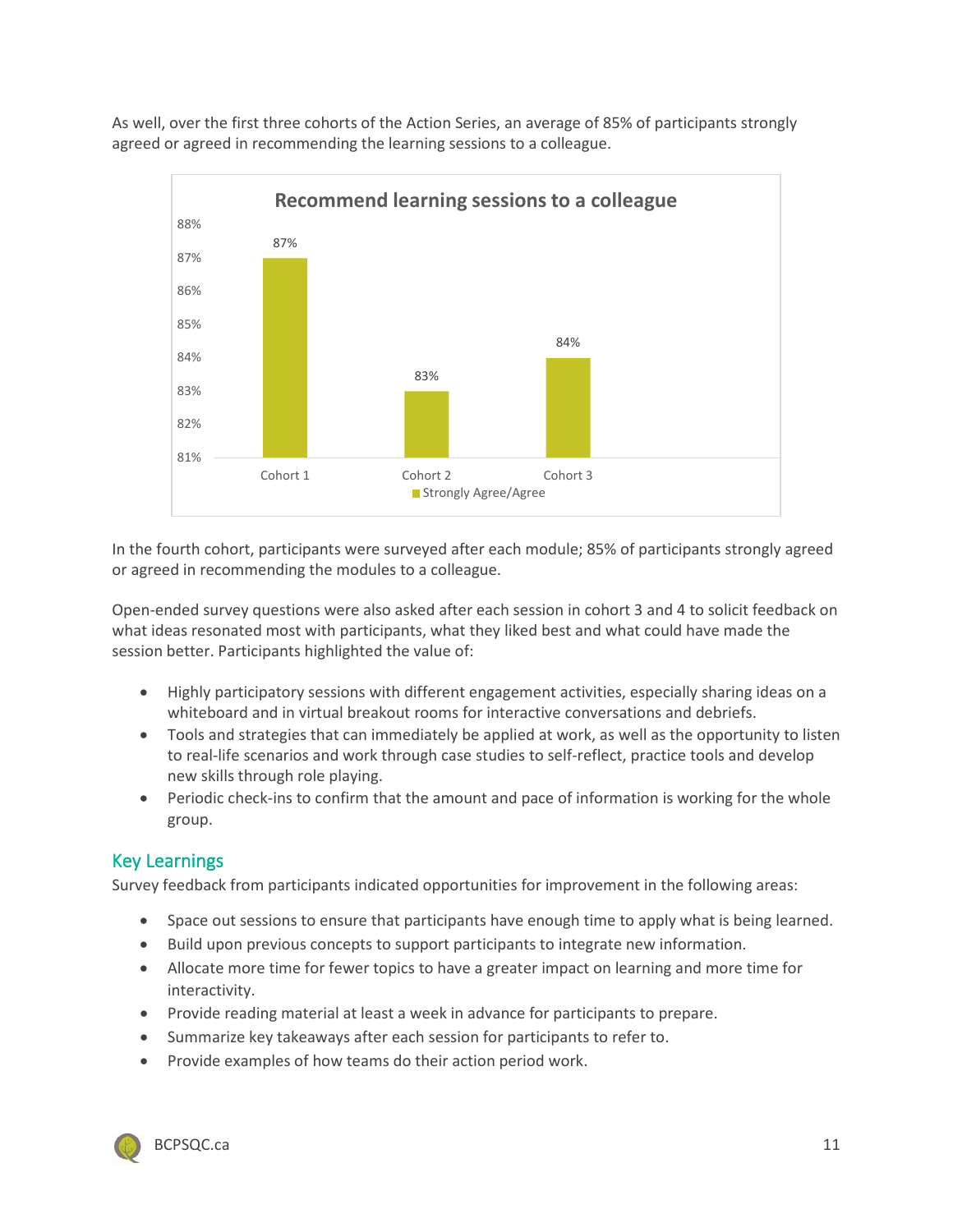*Triangulation is a big thing with me...I'm the type of person that people really open up to and before you know it...I've been caught in their camp. Through hard lessons, I'm learning to have coaching conversations instead of being part of a camp!" (Cohort 3 participant)*

#### <span id="page-11-0"></span>Coaching Sessions

Coaching sessions provided participants with the opportunity to share challenges and questions with other teams. Often these issues were common amongst the teams and surfaced during the action period work. An organizational development consultant joined the Action Series facilitators for each coaching session to offer learnings, tools and resources to address the barriers teams faced.

Coaching sessions were not mandatory but highly promoted by the facilitators after every learning session. In addition, reminder emails were sent out prior to each session. Teams submitted their questions in advance of the sessions and gained practical tools and resources to support their day-today work and challenges they faced.

Based on previous cohort 1 and 2 recommendations, two coaching sessions were planned to be offered at three- and six-months for cohort 3. Due to the unusual circumstances of the COVID-19 pandemic, a coaching session was offered 12 months after the Action Series finished instead. This offered participants the chance to reconnect with the group and receive expert coaching in discussing any ongoing or new teamwork and communication challenges. Participants from cohort 4 were surveyed and it was determined they did not have capacity to participate in a post-series coaching session.

*"Sense-making[2](#page-13-1) - I have heard about this concept before but with what has been happening at my work environment recently, I realized that I have been doing this quite a bit lately. I realized that I need to ask more questions and be curious to get accurate information and rely less on my own 'gap filling'." (Cohort 3 participant)*

### Cohort 3

Participants found the coaching sessions very useful and the reinforcements by the facilitators resulted in a significant increase in survey results compared to cohort 2:

- 92% of participants would recommend this session to a colleague (increase from 74% from cohort 2).
- 98% of participants said the content was appropriate for their needs (increase from 82% from cohort 2).

<sup>&</sup>lt;sup>2</sup> Sense-making is defined as: the process of individuals collectively creating reality in their everyday life in organizations; it is an ongoing process that involves assigning meaning to experiences and creating order out of events by making sense of them. [8]

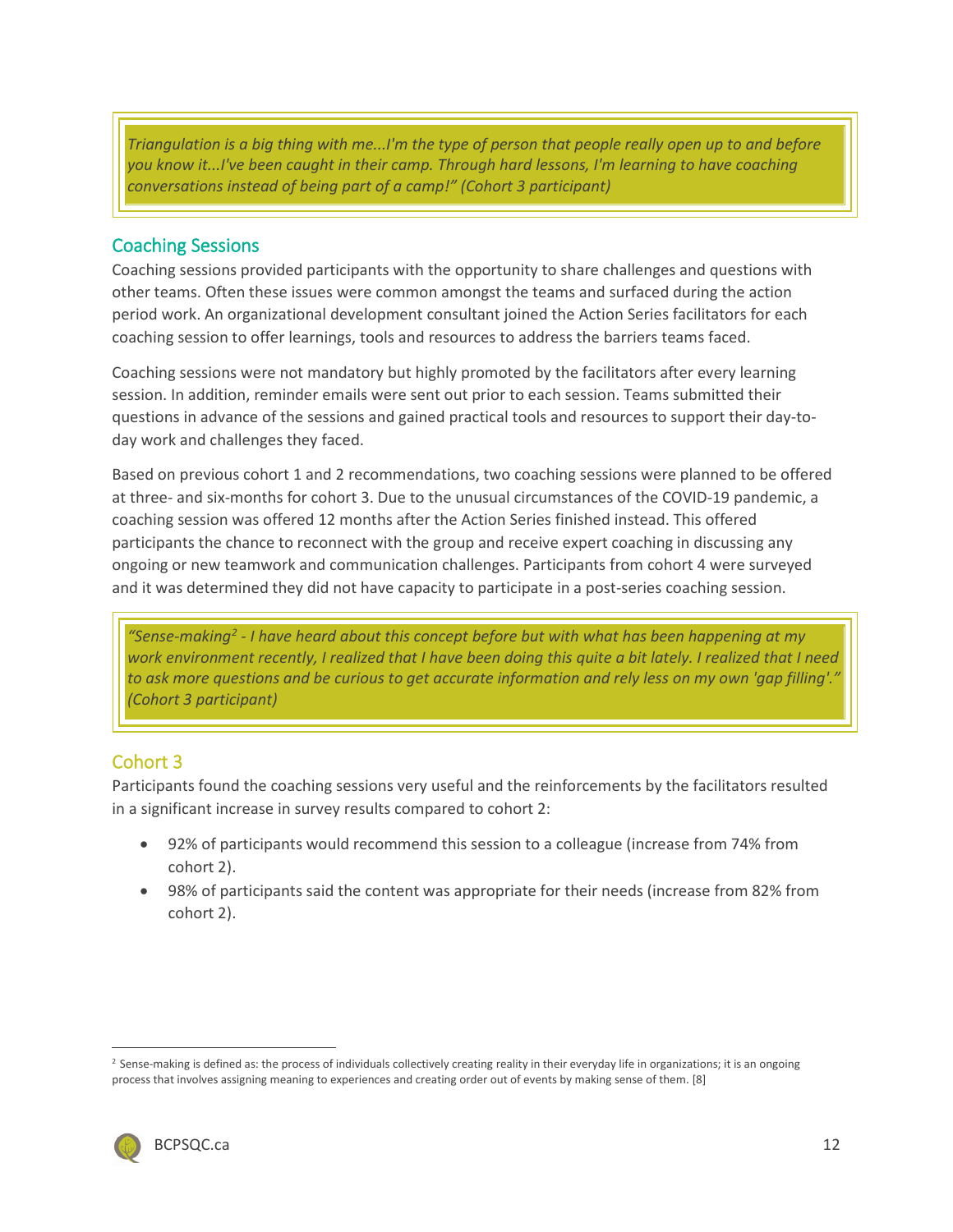## Cohort 4



Although optional, attendance rates for coaching sessions for cohort 4 was very comparable to the learning sessions:

Participants identified several common themes during the coaching sessions of both cohorts:

- Use tools written in consistent language to gain courage and confidence to approach difficult conversations.
- Shift mindsets from judgement to curiosity whenever there is a problem.
- It is normal to feel vulnerable when you are learning because you are admitting that you do not know something and are open to changing.

### <span id="page-12-0"></span>Participant Feedback

Participants provided similar recommendations on how to improve the coaching sessions in both cohort 3 and 4:

- Unpack certain topics more, such as mitigated speech and the experience cube.
- Provide more "real-life" examples and scripted answers to guide practice.
- Build in time to answer evaluation questions at the end of a session; make the questions as specific as possible to the session and use the feedback to inform the next session.
- Include visuals such as flow charts as reminders of what was previously learned and use them to walk through and discuss an example.

### <span id="page-12-1"></span>Key Learnings

Survey feedback from participants indicated strengths and opportunities for improvement in the following areas for both cohort 3 and 4:

These sessions provided the opportunity to apply concepts and see how they can be incorporated into daily work.

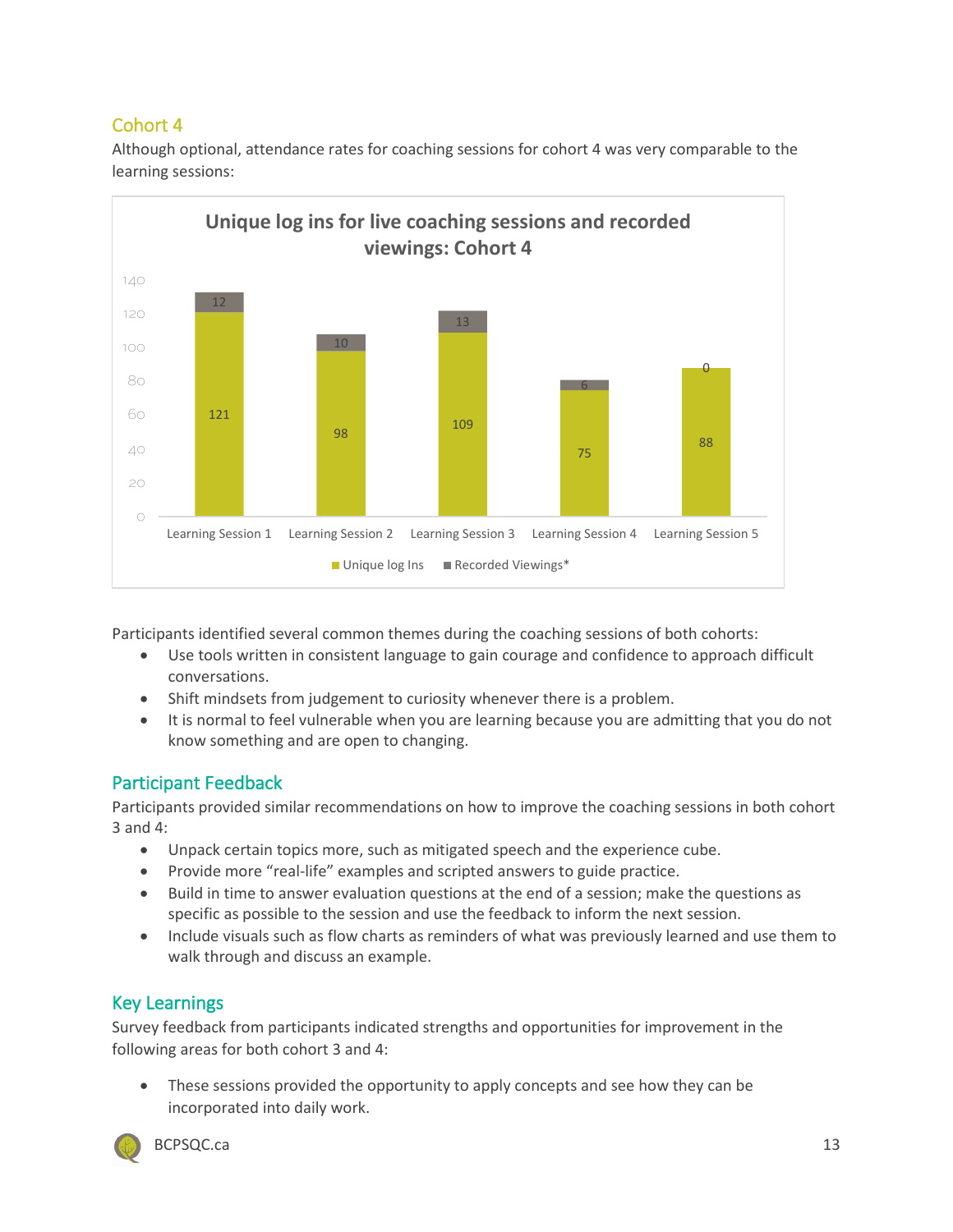- Dedicated time for personal reflection at the end of sessions to formulate questions and synthesize understanding is important.
- Remove jargon or explain it as much as possible through everyday examples makes new concepts more tangible.
- Continue to offer coaching sessions as a distinct opportunity for teams to enhance their learning.

*"I really liked the idea that everyone on a team has the potential to be a leader and show initiative. Our team has incorporated the 15s30m[3](#page-15-1) activity in our huddles and I really think it increases trust and will help make small improvements in our environment." (Cohort 3 participant)*

*"…focusing on the impact rather than the intent and that everyone is coming from a place of doing their best, changes the mindset positively." (Cohort 3 participant)*

#### <span id="page-13-0"></span>Action Period Work

Action period work is the crux of the Action Series, building on the concepts – such as a teamwork agreement and structured communication tools – from the learning sessions and incorporating them into everyday practice. Action period guides were emailed to teams after each learning session and teams had mandatory homework activities to complete together as well as independently to reflect and enhance their learnings. The guides also included two to three optional activities and provided teams with tools and templates, detailed instructions on how to complete the activities as well as relevant resources and materials.



<span id="page-13-1"></span><sup>&</sup>lt;sup>3</sup> 15 seconds 30 minutes (15s30m) is an activity that helps people identify how they could spend 15 seconds on a task now which could save someone else 30 minutes or more later. [9]

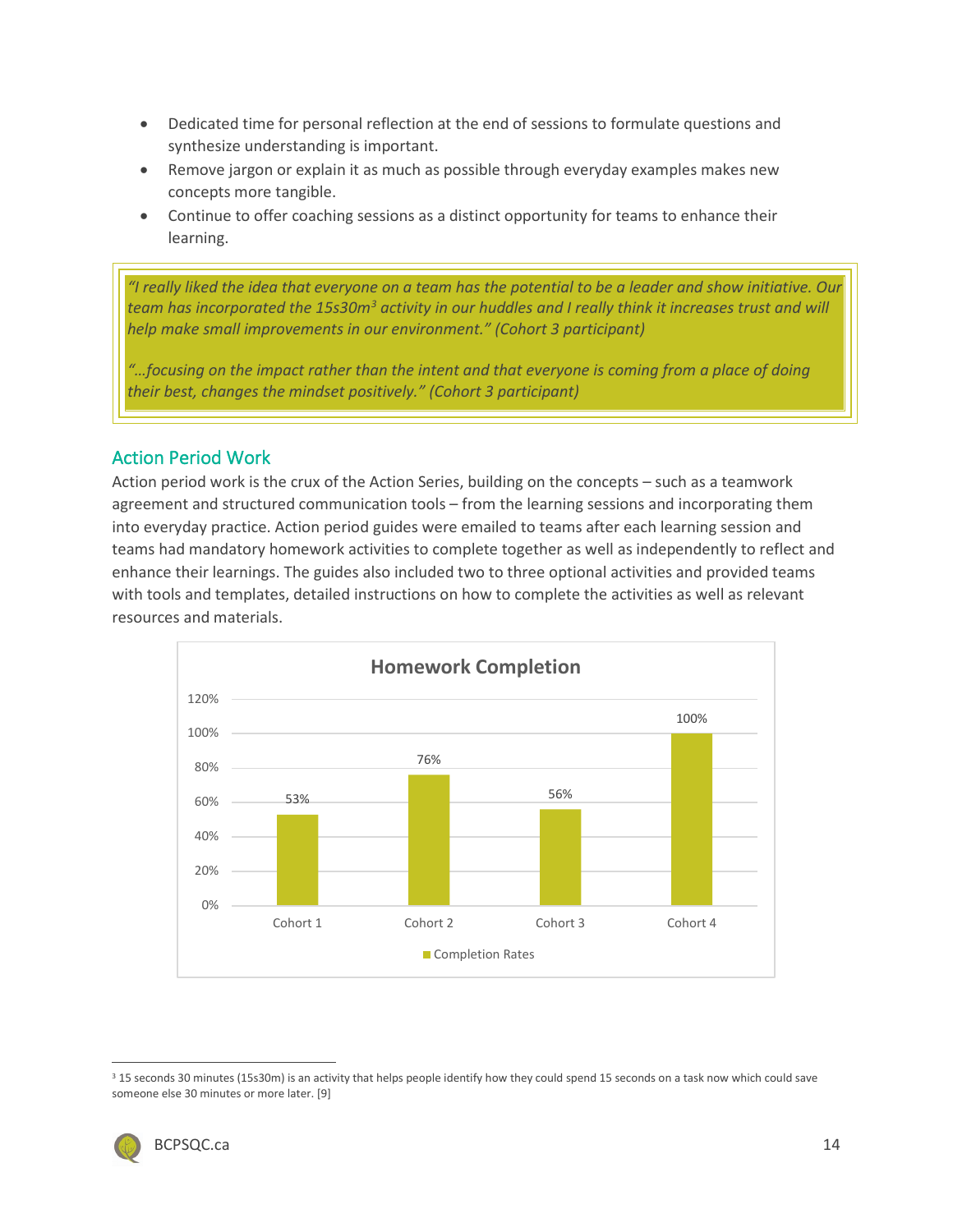*"We agreed not to mitigate our speech, so the participation in the action periods was authentic and allowed space for everyone to share their feedback." (Cohort 3 participant)*

Finding time as a team to complete action period work for cohort 2 was the same barrier faced by cohort 3 participants. When teams did manage to come together, they found they had too much to discuss in the short time they had set aside. To address this, teams tried to:

- Schedule regular team huddles.
- Block off additional "Action Series" time to meet outside of the sessions.
- Connect virtually using a video feature.
- Dedicate a clear lead contact to submit homework and incorporate accountability measures.

Teams wished they had started the above actions from day one of the Action Series. Based on this learning, in the fourth cohort participants were offered an orientation session where tips and tricks for successfully completing homework were introduced. They also received a welcome package that included a calendar with a checklist to help stay on track and facilitators provided reminders of what homework is due when. Although homework completion rates were 100%, teams continued to struggle with finding the time to connect to complete the homework due to capacity constraints.

For cohort 5, facilitators will continue to emphasize tips on successful homework completion during the orientation session. In the upcoming series, a Learning Management System will be used to improve the program's delivery and participants will have more time during the learning sessions to walk through the action period homework.

#### Key Learnings – Cohort 3

Survey feedback from participants indicated opportunities for improvement in the following areas:

- Develop more detailed evaluation questions to better understand what action period activities work best.
- Provide more time to complete the action period work.
- Create more detailed explanations of the action period homework assignments with an easy format to submit.

#### Key Learnings – Cohort 4

Survey feedback about the action period homework was collected from participants after each module. On average for all five modules, 72% of participants said the action period homework was very valuable or valuable for their learning and 90% of participants agreed the homework was appropriate for their needs.

Participants were also asked about outcomes of their action period homework.

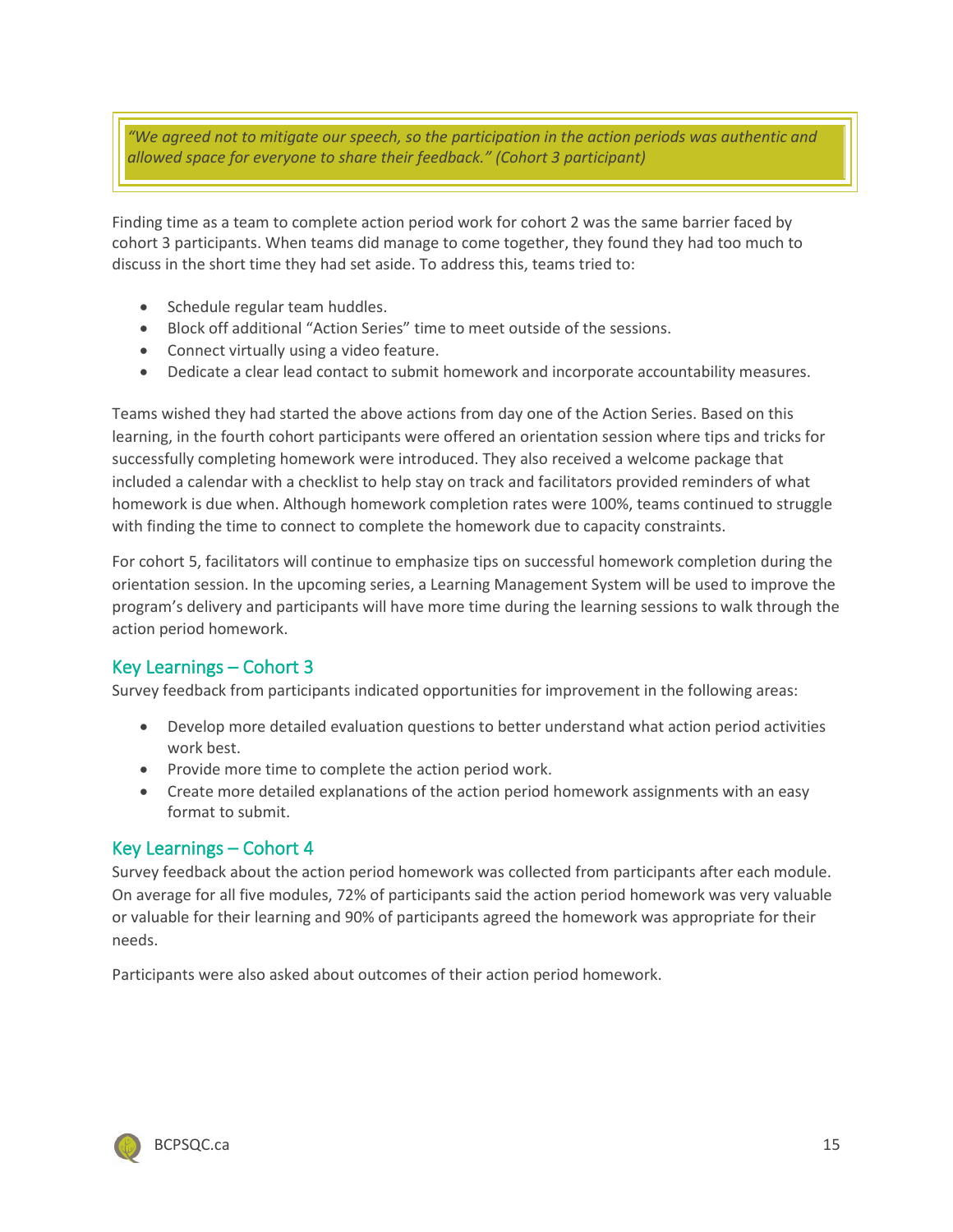

*"A bit more structure and guidance around how to facilitate this discussion. Because the expectation was that it would just happen and everyone would come together but in reality someone has to facilitate these sessions internally." (Cohort 4 participant)*

*"We needed to set aside more time to work on it. We were not great at collaboratively working over Zoom, so practice will hopefully improve this. Many on the team were away for the meeting, so picking dates that work for more people would be great." (Cohort 4 participant)*

#### <span id="page-15-0"></span>Overall Impact

This section of the evaluation report contains data that was obtained from evaluation surveys completed before the Action Series began and at various intervals depending on the cohort.

Participants were asked to rate their team for each question on a scale from 1 to 10, with 1 being "Not well at all" and 10 being "Extremely well."

<span id="page-15-1"></span>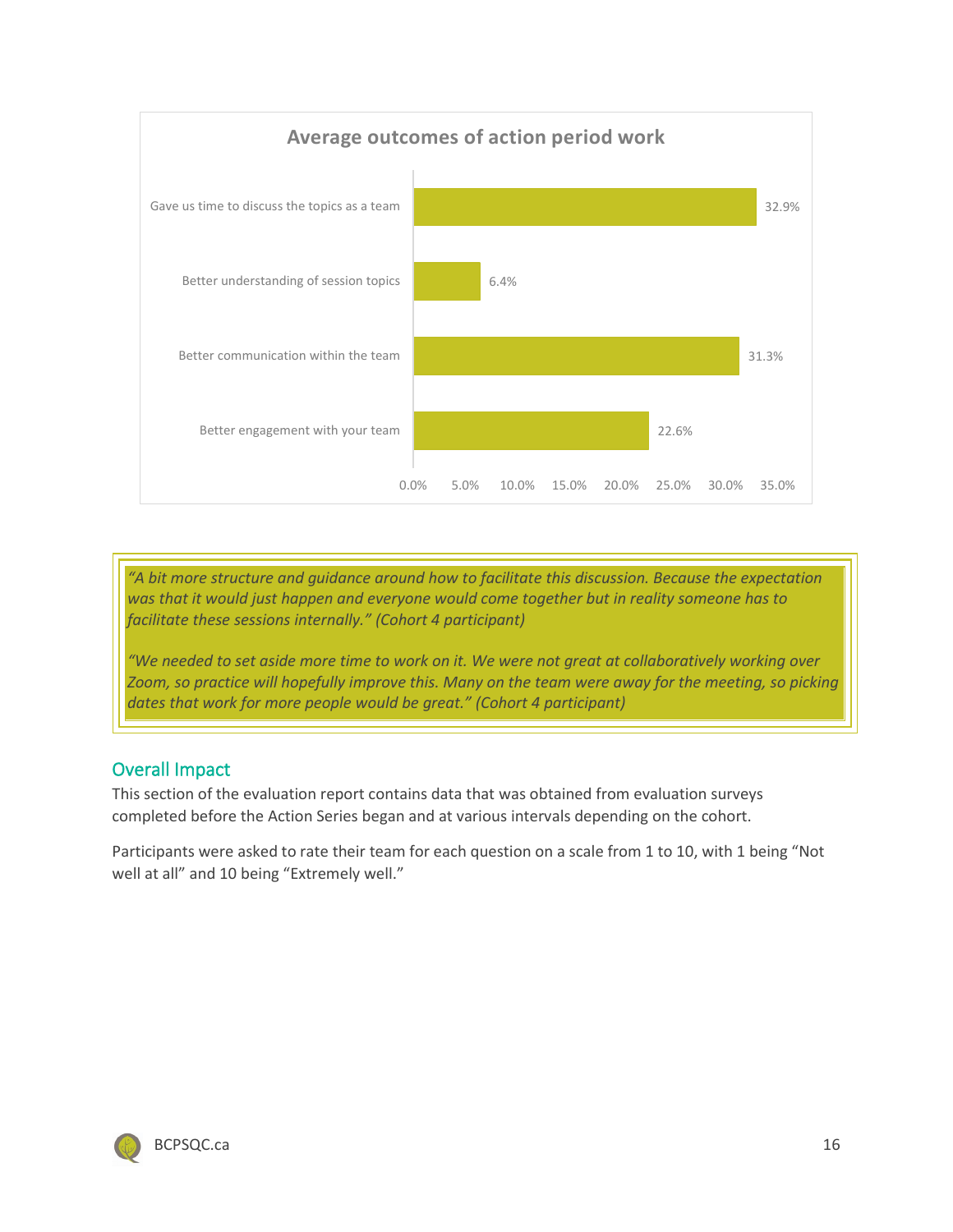



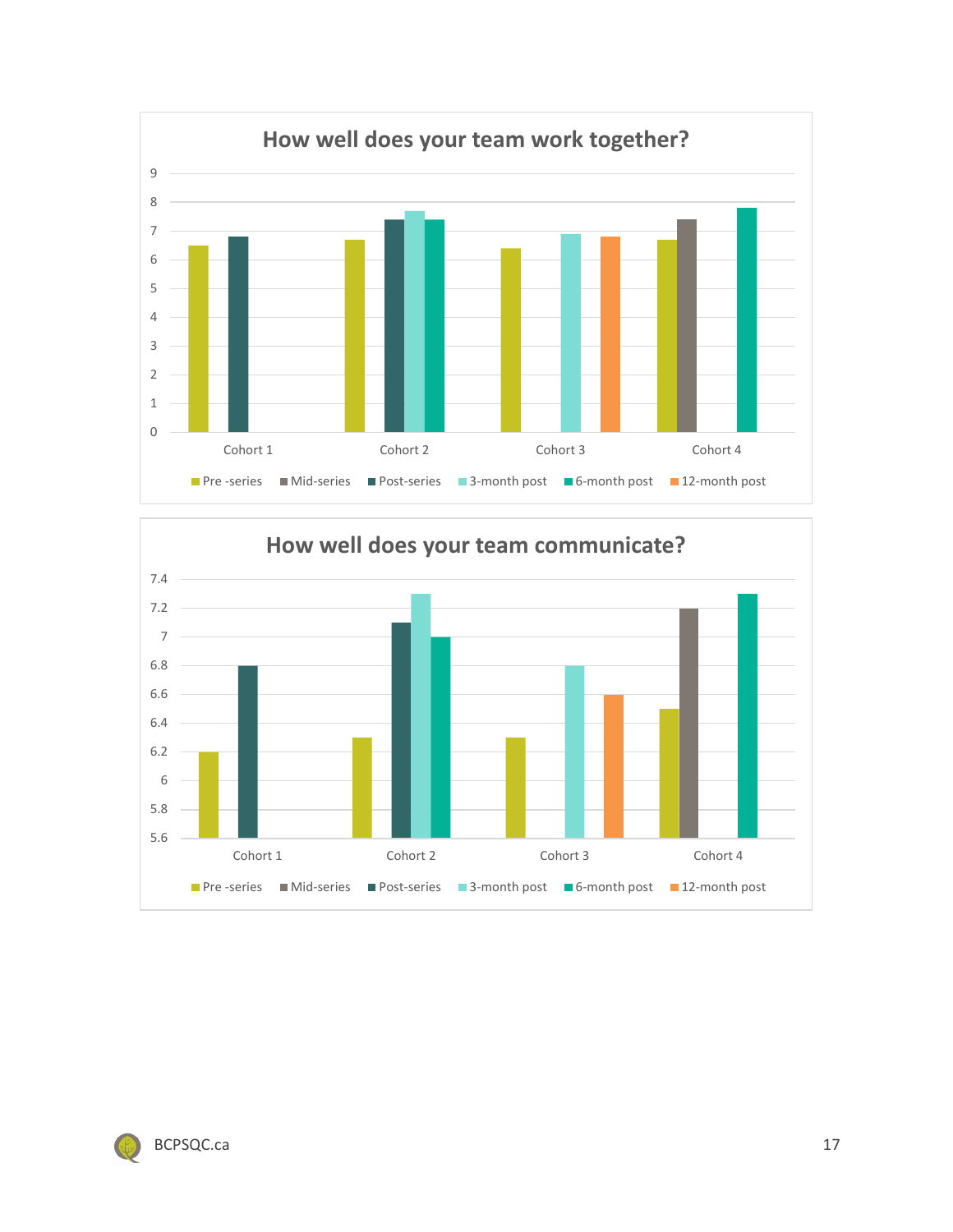



Overall, the results from cohort 3 tell us that there are improvements from the beginning to the end of the series but the data also shows those improvements were not sustained at the one-year mark. This may be because teams were facing a pandemic as well as turnover with team members. Cohort 4 shows sustainment of improvements at the six-month mark.

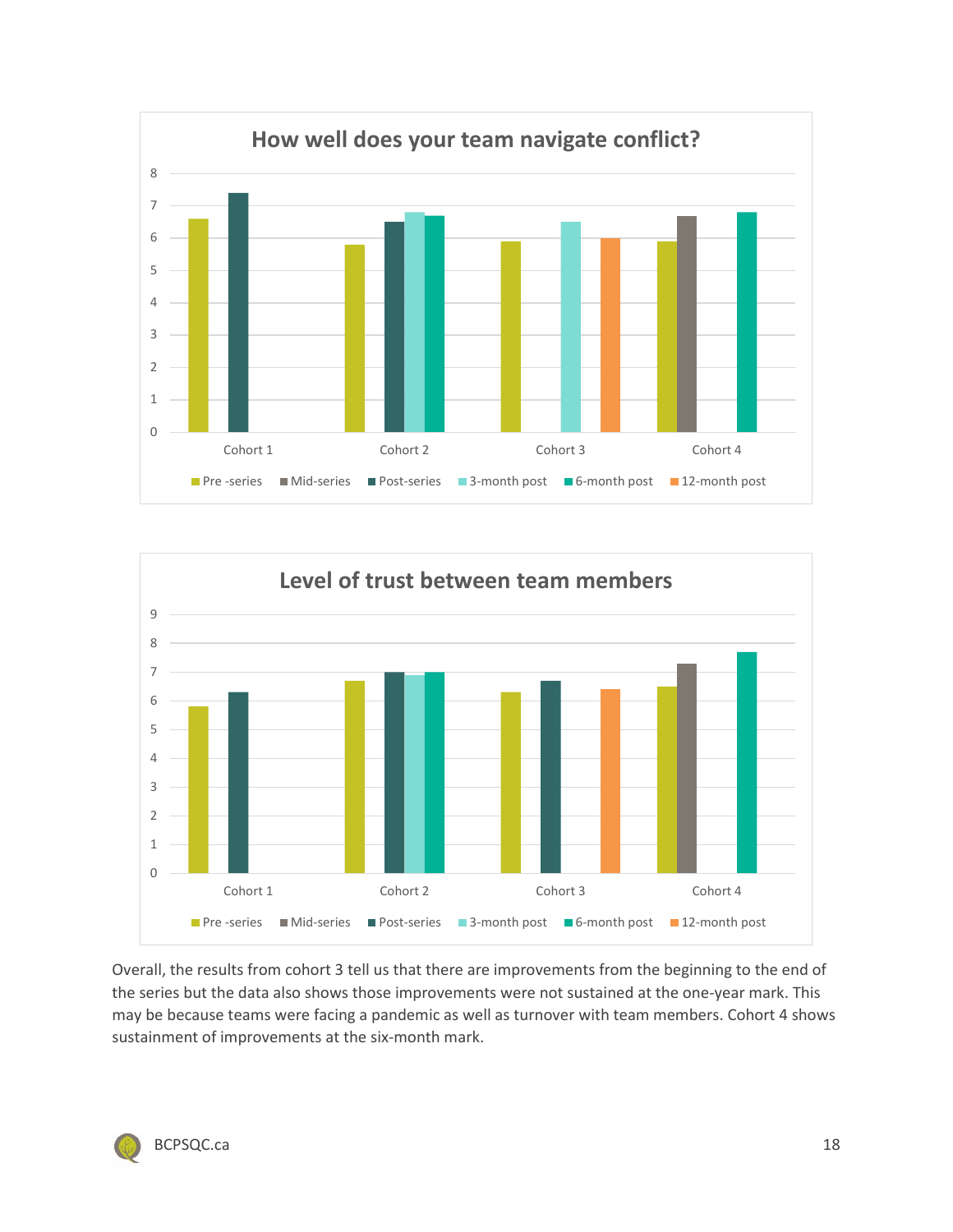There was an opportunity for participants in the fourth cohort to incorporate learnings and resources that assist teams with start up and sustainability. An orientation session and final wrap-up session at the beginning and end of the series respectively, were incorporated.

The orientation session focused on an introduction to the series with basic Zoom training. 71% of participants strongly agreed or agreed that the orientation session was a helpful introduction to the Action Series and 78% of participants strongly agreed or agreed that the session provided a basic understanding of the Zoom platform.

The wrap-up session focused on joy at work and sustainability. 71% of the participants agreed or strongly agreed this session was helpful to end the series. Actions such as implementing time into teams' schedules to continue the work were suggested. Teams were reminded how important it is to revisit their Teamwork Agreement, which is available for teams on **[BCPSQC.ca](https://bcpsqc.ca/)**.

#### <span id="page-18-0"></span>What Participants Said

It can be challenging to make the time to build culture and improve teamwork and communication in busy health care environments. However, two major themes from participants' qualitative feedback emerged: the Action Series created a space to get to know each other and that they had the time to practice new tools. Action periods were highlighted as safe places for teams to work through certain subjects and grow together through shared learning. Participants also found that having to submit assignments kept them accountable and although coaching sessions were optional, they felt they were a key part of the learning process.

*"Empathy is a powerful tool in conflict resolution but our brain is not ready to be there when we feel threatened, therefore it is important to create a time to explore the conflict using these tools so that we can have empathy in our resolution process." (Cohort 3 participant)*

*"Understanding how patterns of behaviours can lead to conflict by not addressing [them] and the need to be uncomfortable and that it's completely expected to be uncomfortable." (Cohort 3 participant)*

In cohort 3, participants were asked what idea resonated most with them 12 months after the Action Series:

- *"The complexity of people and how that impacts relationships and trust."*
- *"The concept of distributed leadership and that everyone has a role to play."*
- *"How difficult it is to be vulnerable with your team."*
- *"The idea of psychological safety - I hadn't thought about that as being important but I realize that when I don't feel safe with my leaders, I cannot be myself, which is exhausting."*

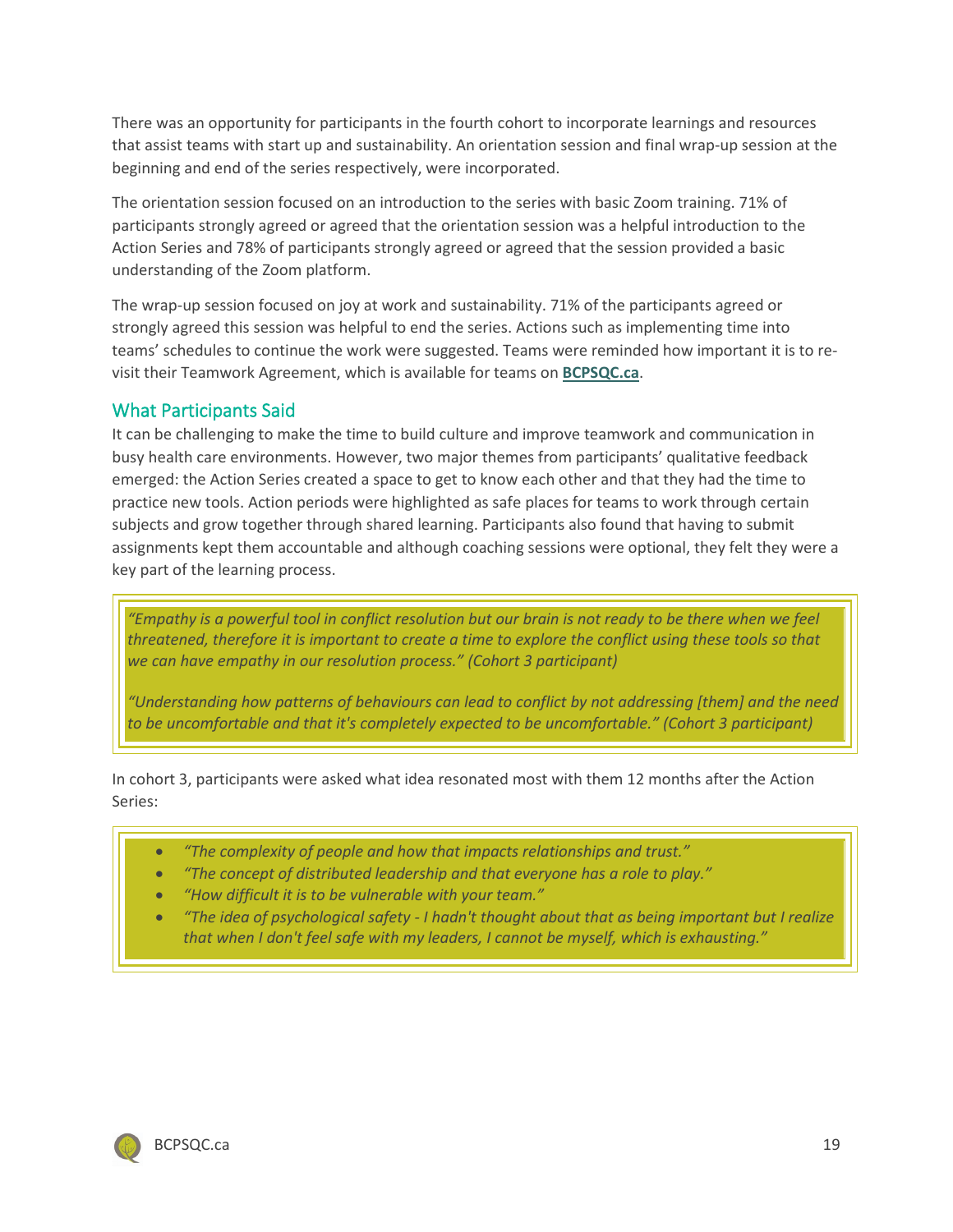<sup>4</sup> Liberating Structures are series of participatory and inclusive facilitation techniques. [10]



In both cohorts, participants identified four valuable results of the Action Series. The most common themes were:

#### 1. Establish a common language as a team to address conflict.

"Having the opportunity to hear about others' conflict and communications styles [and] to get to know one another more so that we can approach each other with more understanding and empathy."

(Cohort 3 participant)

#### 2. Learn the importance of self-reflection to change behaviour.

"To be reflective about my own actions and how they may be interpreted by others. Not to take it personal if my actions are misinterpreted. To remain curious in times of conflict."

(Cohort 3 participant)

(Cohort 3 participant)

#### 3. Change how we work together in person and virtually.

### 4. Learn new skills together.

"We worked together as a team on the same project rather than separate items, got to see each other more as people."

(Cohort 3 participant)

Both Action Series resulted in common changes at a team level, which team members attributed directly to their participation in the series:

- A dedicated space to share stories and have honest yet kind conversations.
- Renewed energy and momentum to working on team dynamics.
- Stronger, more collaborative response to COVID-19.
- Positive change in communication patterns with people in the organization who did not attend the Action Series.

### <span id="page-19-0"></span>Overall Key Learnings for Cohort 3

- Include a welcome package and orientation session to start the Action Series off and help teams stay on track and work virtually.
- Summarize each learning session and share it immediately afterwards as a reference for action periods and coaching sessions.
- During coaching sessions, implement breakout room discussions using Liberating Structures,<sup>[4](#page-21-1)</sup> to allow participants practice time to translate theory into real-life application.

"Learning about the huddles to improve our sense of team even when we are all working remotely."

Six months after the fourth cohort, participants stated:

- *"I loved taking this course. It opened my eyes to see how others perceive problems and situations differently than I would have seem them! Thank you!"*
- *"This was an amazing opportunity for our team to build on the strengths that were already present to some degree and improve on them."*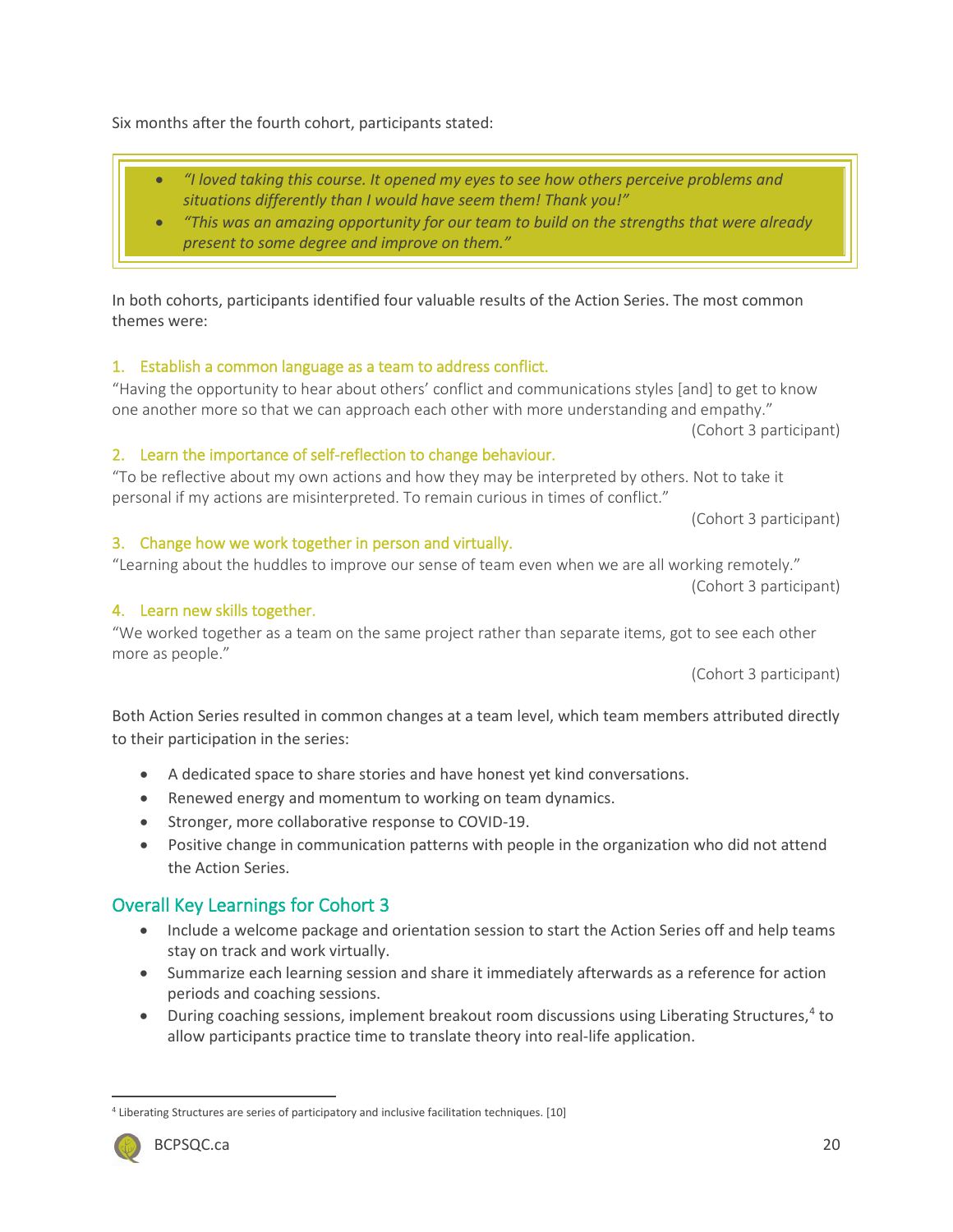- Incorporate a final wrap-up session with sustainability resources to support teams to maintain improvements.
- Offer coaching sessions to teams after the series to support ongoing improvement work.
- Improve the evaluation design to better capture the impact of the optional coaching sessions and action period work.

#### <span id="page-20-0"></span>Learnings from COVID-19 – Cohort 3

As a result of the COVID-19 pandemic, there was an increase in teams working remotely and interacting virtually. The 12-month survey highlighted how the Action Series enhanced the ability of some teams to work through a public health crisis.

*"As a result of the global pandemic, our teamwork shifted from in-person meetings to working from home. By using video conferencing applications such a Zoom and Skype, our team was able to effectively communicate and manage the work we needed to do as a team to prepare the health care facilities we support across British Columbia for potential surges in COVID-19 patients. This Action Series helped us achieve this objective." (Cohort 3 participant)*

Considering the impact of the pandemic on staff, future offerings of the Action Series will continue to consider the implications of "Zoom fatigue" when designing sessions, coaching and action periods to reduce virtually induced burnout and exhaustion. Different solutions to try and mitigate the impact of this in the upcoming Action Series include pre-recorded didactic content, turning cameras on and off at specific points and sharing tips for effectively using online platforms.

#### <span id="page-20-1"></span>Overall Key Learnings for Cohort 4

- Integrate more cultural safety and humility experiences and examples.
- Integrate more diversity, equity and inclusion experiences and examples.
- Implement a Learning Management System to improve registration process and course content management.
- Divide course material between asynchronous training (self-scheduled pre-session work) and synchronous training (scheduled interactive learning).

In summary, improved teamwork and communication is well recognized as the gold standard in workplace culture. [6-7] We will continue to implement feedback to offer an enhanced version of the Action Series each year.

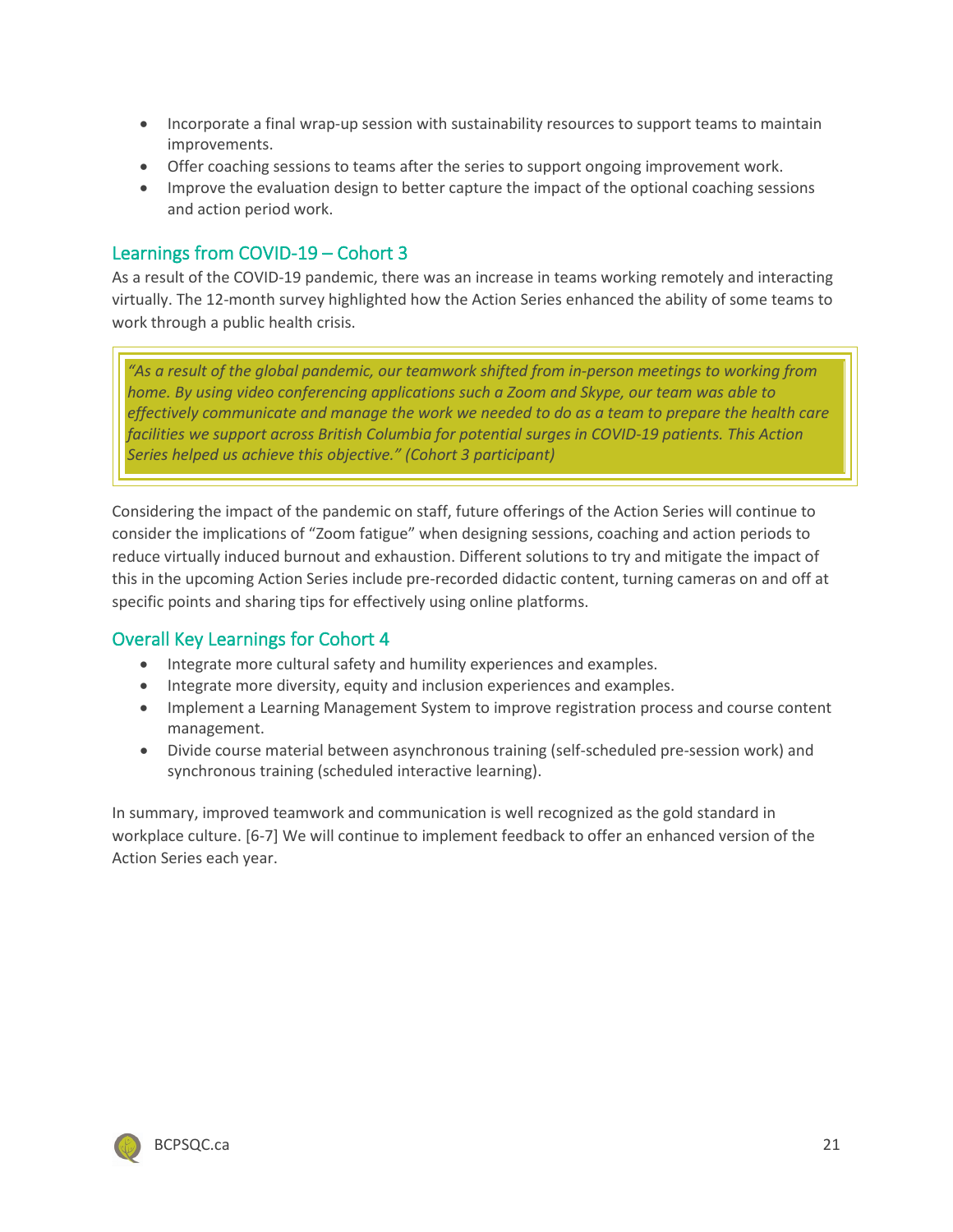# <span id="page-21-0"></span>**REFERENCES**

- 1. Canadian Patient Safety Institute, Teamwork and Communication Working Group. Improving patient safety with effective teamwork and communication: Literature review needs assessment, evaluation of training tools and expert consultations. Edmonton: Canadian Patient Safety Institute. 2001.
- 2. Janss R, Rispens S, Segers M, Jehn K. What is happening under the surface? Power, conflict and the performance of medical teams. Med Ed. 2012; 46: 838-849.
- 3. Braithwaite J, Herkes J, Ludlow K, Testa L, Lamprell G. Association between organisational and workplace cultures, and patient outcomes; systematic review. BMJ Open. 2017: 7.
- 4. Yule S, Flin R, Patterson-Brown M. Non-technical skills for surgeons in the operating room: a review of the literature. Surgery. 2006; 139: 140-149.
- 5. Flin R, Yule S. Advance in Patient Safety: Non-technical skills in surgery. Surgeon News. 2005; 4(3): 83-85.
- 6. Budrevics, G. O'Neil, C. Nurturing a patient safety culture. Healthcare Quart. 2005; 8: 20-25.
- 7. Scoville R, Little K, Rokover J, Luther K, Mate K. Sustaining Improvement. IHI White Paper. Cambridge, Massachusetts: Institute of Healthcare Improvement. 2016.
- 8. Weick KE. Sensemaking in organizations. Thousand Oaks, CA: Sage. 1995.
- 9. 15 seconds 30 minutes. National Health Service. 2021. Available from: http://15s30m.co.uk/.
- 10. McCandless K, Lipmanowicz H. Liberating structures. 2021. Available from: https://www.liberatingstructures.com/.

<span id="page-21-1"></span>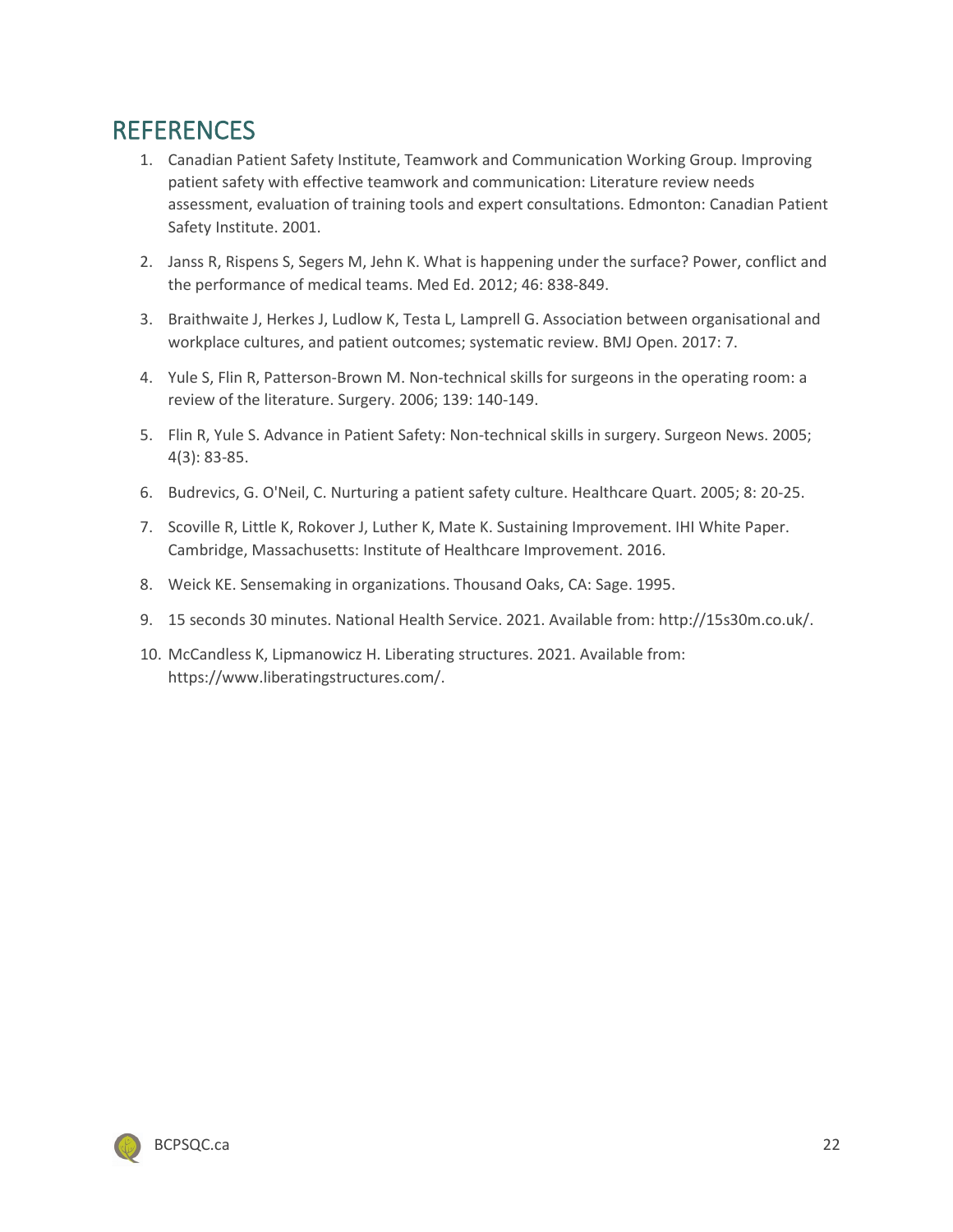# <span id="page-22-0"></span>APPENDICES

# <span id="page-22-1"></span>Appendix A: List of Participating Organizations – Cohort 3

| <b>Organization</b>                               | <b>Unit</b>                                  | <b>Area of Care</b>                      |
|---------------------------------------------------|----------------------------------------------|------------------------------------------|
| <b>Bayshore Home Care</b><br>Solutions            | <b>Pediatrics/Specialty Nursing Services</b> | Home & Community<br>Care                 |
| <b>BC Patient Safety &amp; Quality</b><br>Council | Patient & Public Engagement Team             | Professional & Practice<br>Support       |
| Division of Family Practice                       | Thompson Region                              | <b>Primary Care</b>                      |
| Doctors of BC                                     | Physician Quality Improvement                | Corporate Services                       |
| <b>Balfour Medical</b>                            | <b>Community Rheumatologist</b>              | <b>Primary Care</b>                      |
| <b>Fraser Health</b>                              | Laboratory                                   | Diagnostic & Pharmacy<br><b>Services</b> |
| <b>Fraser Health</b>                              | Innovation, Planning & Transformation        | Home & Community<br>Care                 |
| <b>Fraser Health</b>                              | <b>Operating Room</b>                        | <b>Acute Care</b>                        |
| <b>Infinity Medical</b>                           | <b>Medical Services</b>                      | Home & Community<br>Care                 |
| <b>Interior Health</b>                            | <b>Communications &amp; Culture</b>          | Corporate Services                       |
| <b>Interior Health</b>                            | Home Support                                 | Home & Community<br>Care                 |
| <b>Interior Health</b>                            | Laboratory                                   | Diagnostic & Pharmacy<br><b>Services</b> |
| <b>Island Health</b>                              | Learning and Performance Supports            | Corporate Services                       |
| <b>Island Health</b>                              | <b>Public Health Nursing</b>                 | <b>Public Health</b>                     |

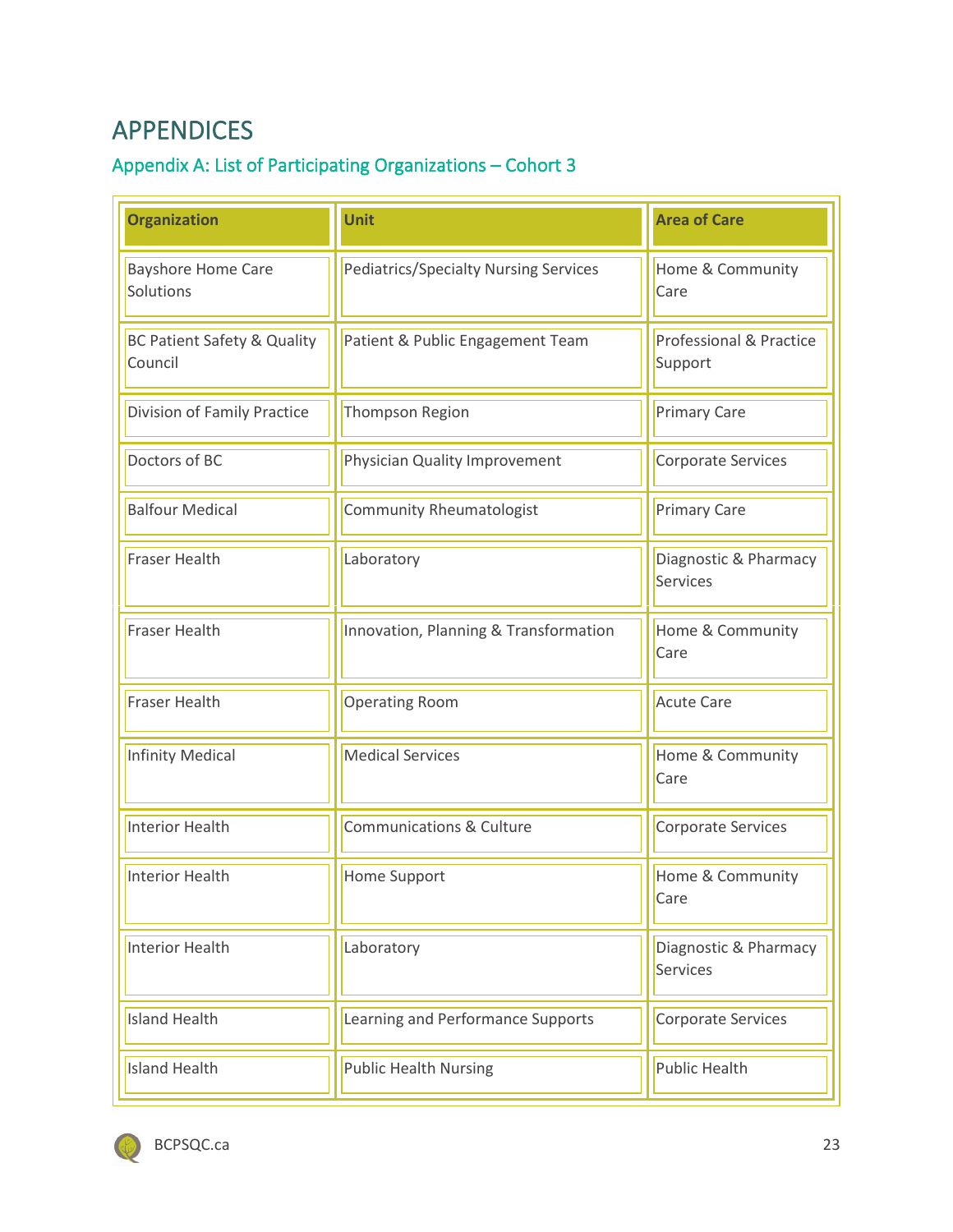| <b>Island Health</b>                           | Physician Quality Improvement                         | Corporate Services                       |  |
|------------------------------------------------|-------------------------------------------------------|------------------------------------------|--|
| Providence Health Care                         | Lower Mainland Biomedical Engineering                 | <b>Acute Care</b>                        |  |
| Ministry of Health                             | Professional Regulation & Oversight<br><b>Branch</b>  | Professional & Practice<br>Support       |  |
| Northern Health                                | <b>Practice Support Program</b>                       | <b>Primary Care</b>                      |  |
| <b>Provincial Health Services</b><br>Authority | <b>Infection Prevention &amp; Control</b>             | Home & Community<br>Care                 |  |
| <b>Provincial Health Services</b><br>Authority | <b>Infection Prevention &amp; Control</b>             | <b>Acute Care</b>                        |  |
| <b>Provincial Health Services</b><br>Authority | <b>Ambulatory Care Services</b>                       | Corporate Services                       |  |
| Vancouver Coastal Health                       | VGH Leukemia/Bone Marrow Transplant<br>Program        | <b>Acute Care</b>                        |  |
| Vancouver Coastal Health                       | VGH Urology, Gynecology & Plastic<br>Surgery          | <b>Acute Care</b>                        |  |
| <b>Vancouver Coastal Health</b>                | <b>VGH Laboratory</b>                                 | Diagnostic & Pharmacy<br><b>Services</b> |  |
| Vantage Living Inc.                            | Brandt's Creek Mews, Monashee Mews,<br>Mount Ida Mews | Long-Term Care                           |  |

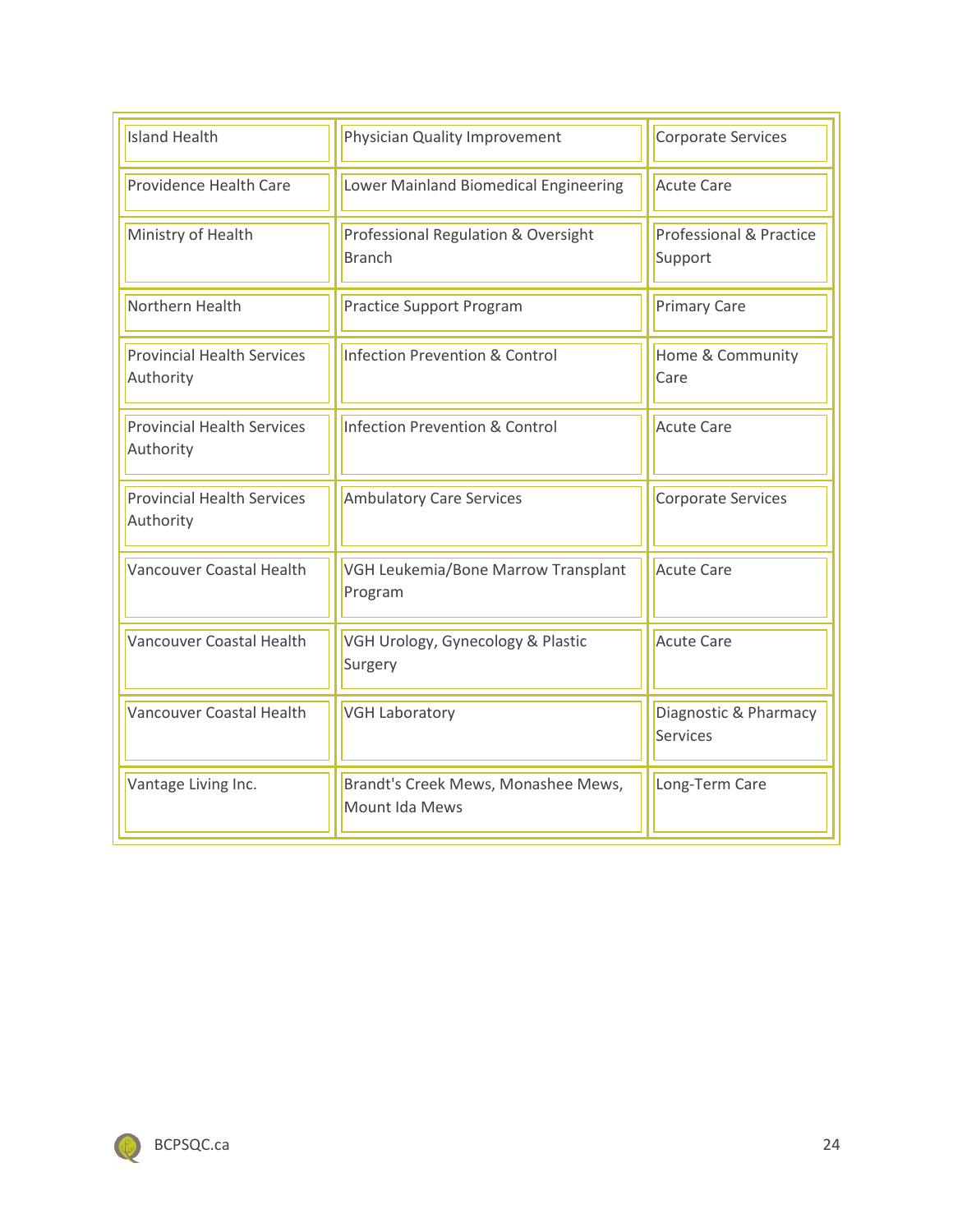# <span id="page-24-0"></span>Appendix B: List of Participating Organizations – Cohort 4

| <b>Organization</b>                 | Unit                                                        | <b>Area of Care</b>                |  |
|-------------------------------------|-------------------------------------------------------------|------------------------------------|--|
| <b>BC Cancer</b>                    | <b>Clinical Trials Department</b>                           | <b>Clinical Trials</b>             |  |
| <b>BC Children's Hospital</b>       | Pediatric Intensive Care Unit                               | Acute care                         |  |
| <b>Divisions of Family Practice</b> | Surrey-North Delta                                          | <b>Primary Care</b>                |  |
| Glacier View Lodge (team 1)         | <b>Nursing</b>                                              | Long-Term Care                     |  |
| Glacier View Lodge (team 2)         | Nursing                                                     | Long-Term Care                     |  |
| <b>Interior Health</b>              | High Acuity Response Team (HART)                            | <b>Acute Care</b>                  |  |
| <b>Interior Health</b>              | <b>Home Health Nursing</b>                                  | Home & Community Care              |  |
| <b>Interior Health</b>              | OR/MDR                                                      | <b>Acute Care</b>                  |  |
| <b>Interior Health</b>              | <b>Palliative Care Services</b>                             | Palliative & End- of-Life Care     |  |
| <b>Interior Health</b>              | Royal Inland Hospital Kidney Clinic                         | <b>Acute Care</b>                  |  |
| <b>Interior Health</b>              | South Similkameen Diagnostic and<br><b>Treatment Centre</b> | <b>Acute Care</b>                  |  |
| <b>Interior Health</b>              | Thompson Cariboo Shuswap Renal<br>Program                   | Renal                              |  |
| Ministry of Health                  | <b>HSIAR Division</b>                                       | Corporate                          |  |
| Northern Health                     | Dunrovin Park Lodge                                         | Long-Term Care                     |  |
| Northern Health                     | <b>Practice Support Program</b>                             | Professional & Practice<br>Support |  |
| Northern Health                     | Physician Quality Improvement                               | <b>Acute Care</b>                  |  |

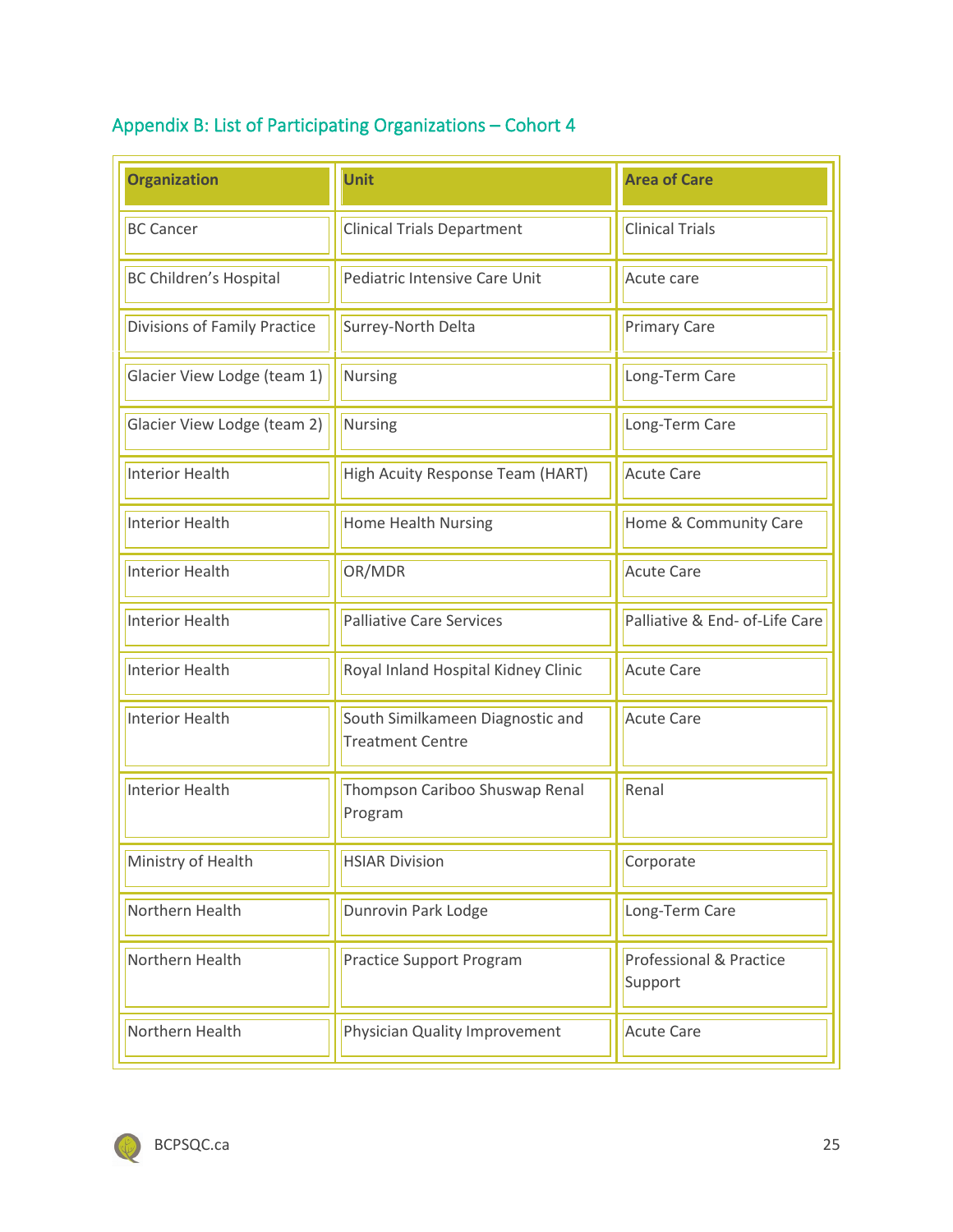| Northern Health                          | West Cluster Leadership                                    | Acute Care, Long Term Care,<br>Diagnostics, Rehab, Support<br>Services and Community<br>Managers |
|------------------------------------------|------------------------------------------------------------|--------------------------------------------------------------------------------------------------|
| OSNS Child & Youth<br>Development Centre | <b>Clinical Administration</b>                             | Home & Community Care                                                                            |
| Vancouver Coastal Health                 | Richmond Home & Community Care                             | Home & Community Care                                                                            |
| Vancouver Coastal Health                 | North Shore Chronic Disease Services<br><b>Diabetes</b>    | <b>Public Health</b>                                                                             |
| Vancouver Coastal Health                 | Vancouver General Hospital-<br><b>Emergency Department</b> | <b>Acute Care</b>                                                                                |
| Vancouver Coastal Health                 | <b>Richmond Hospital OR</b>                                | <b>Acute Care</b>                                                                                |
| Yukon                                    | Health & Social Services, Continuing<br>Care & Community   | Home & Community Care                                                                            |

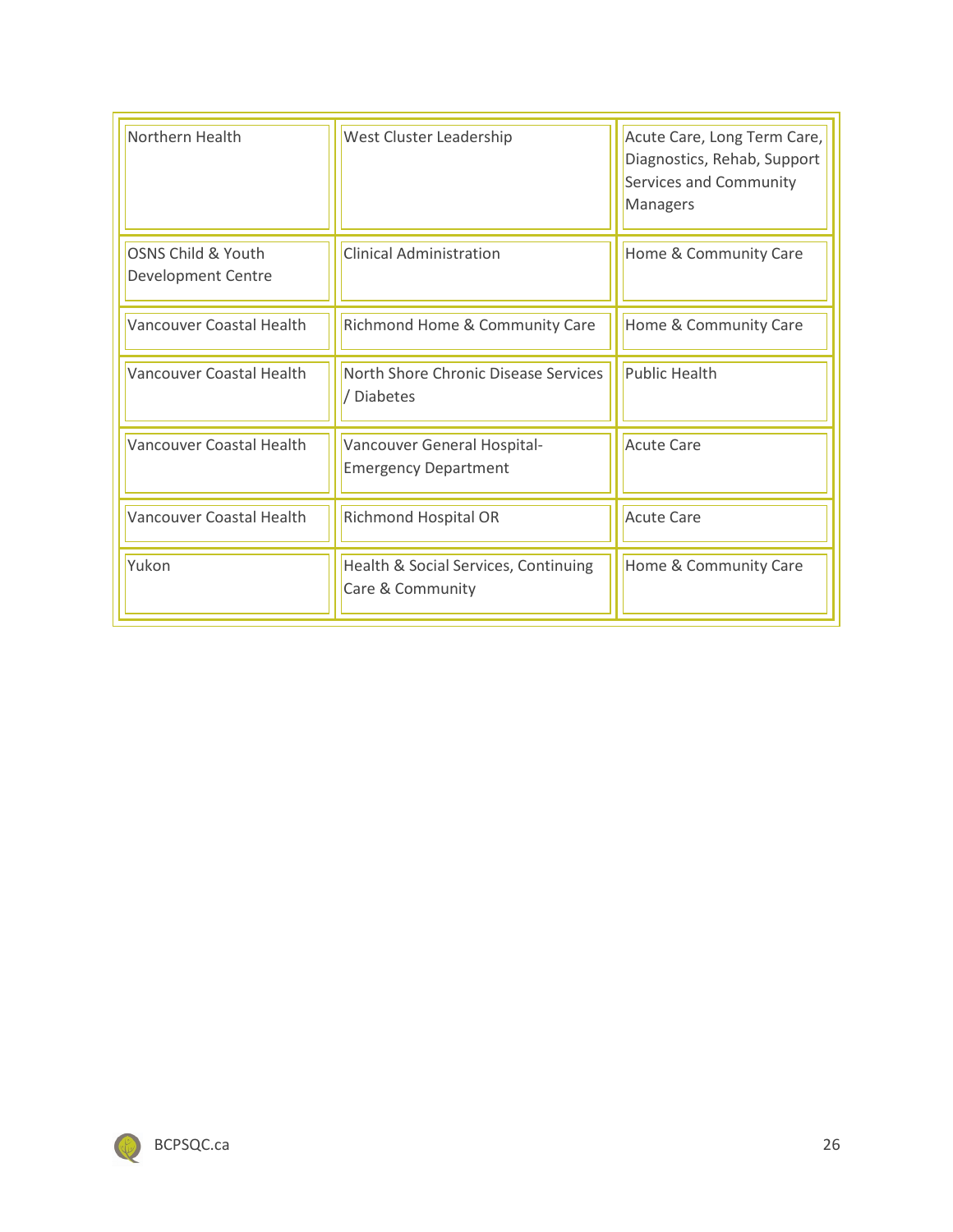## <span id="page-26-0"></span>Appendix C: Area of Care

Participating teams from Cohort 3 and 4 came from different backgrounds. The breakdown of teams below is similar to previous cohorts of the Action Series.



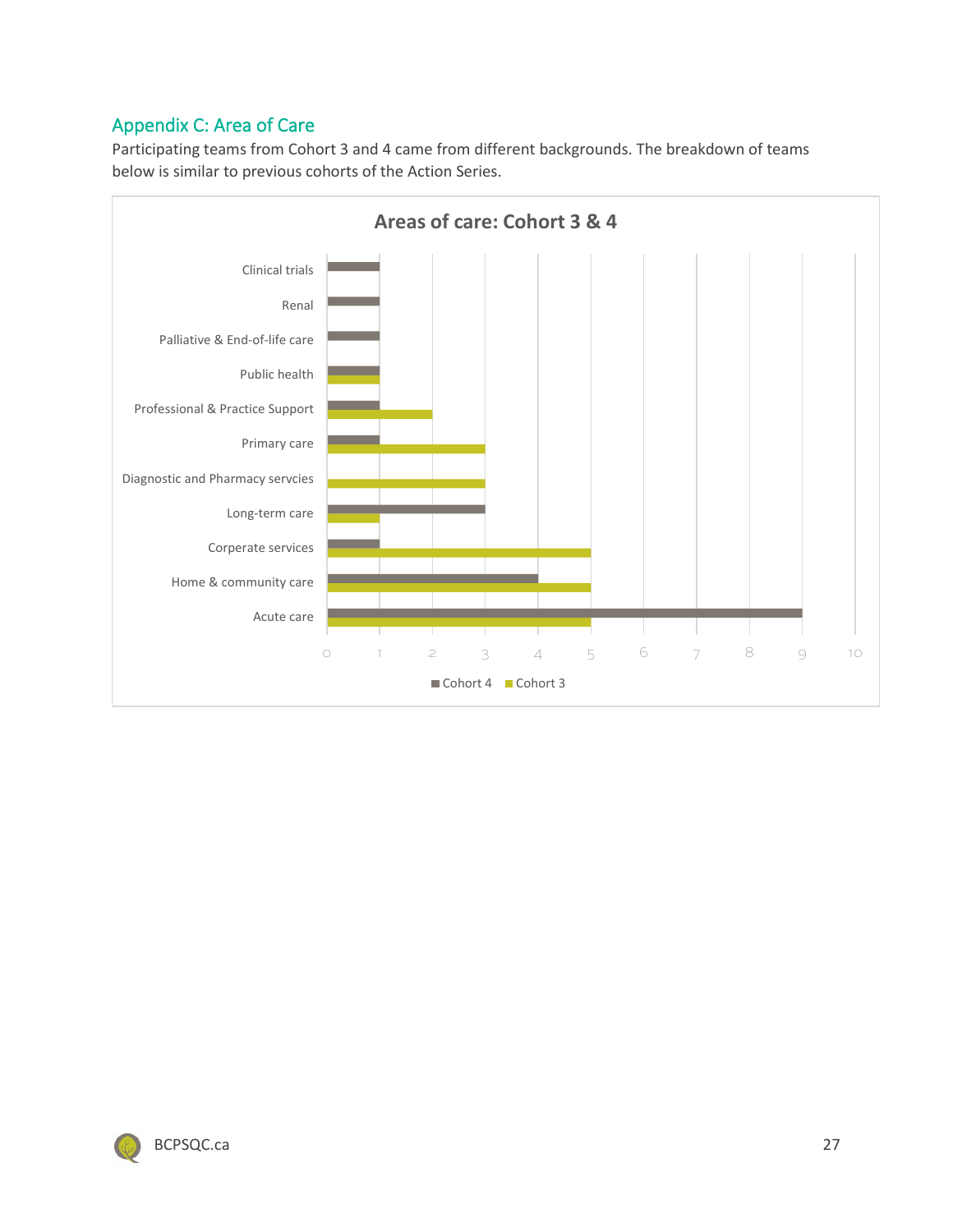### <span id="page-27-0"></span>Appendix D: Reasons for Participating

Upon joining the Action Series, teams were asked to identify why they wanted to participate. There was a variety of responses with "better communication with the team" being the most common reason for cohort 3 and "increased skills on how to be an effective team member" being the most common reason for cohort 4.

| <b>Response</b>                                        | <b>Cohort 3</b> | <b>Cohort 4</b> |
|--------------------------------------------------------|-----------------|-----------------|
| Better teamwork                                        | 73%             | 38%             |
| Better communication within the team                   | 86%             | 47%             |
| Reduced conflict within the team                       | 55%             | 25%             |
| Better outcomes for patients                           | 45%             | 31%             |
| Happier team                                           | 65%             | 27%             |
| More engaged team                                      | 63%             | 32%             |
| Increased skills on how to be an effective team member | 67%             | 52%             |
| Other                                                  | 3%              | 3%              |